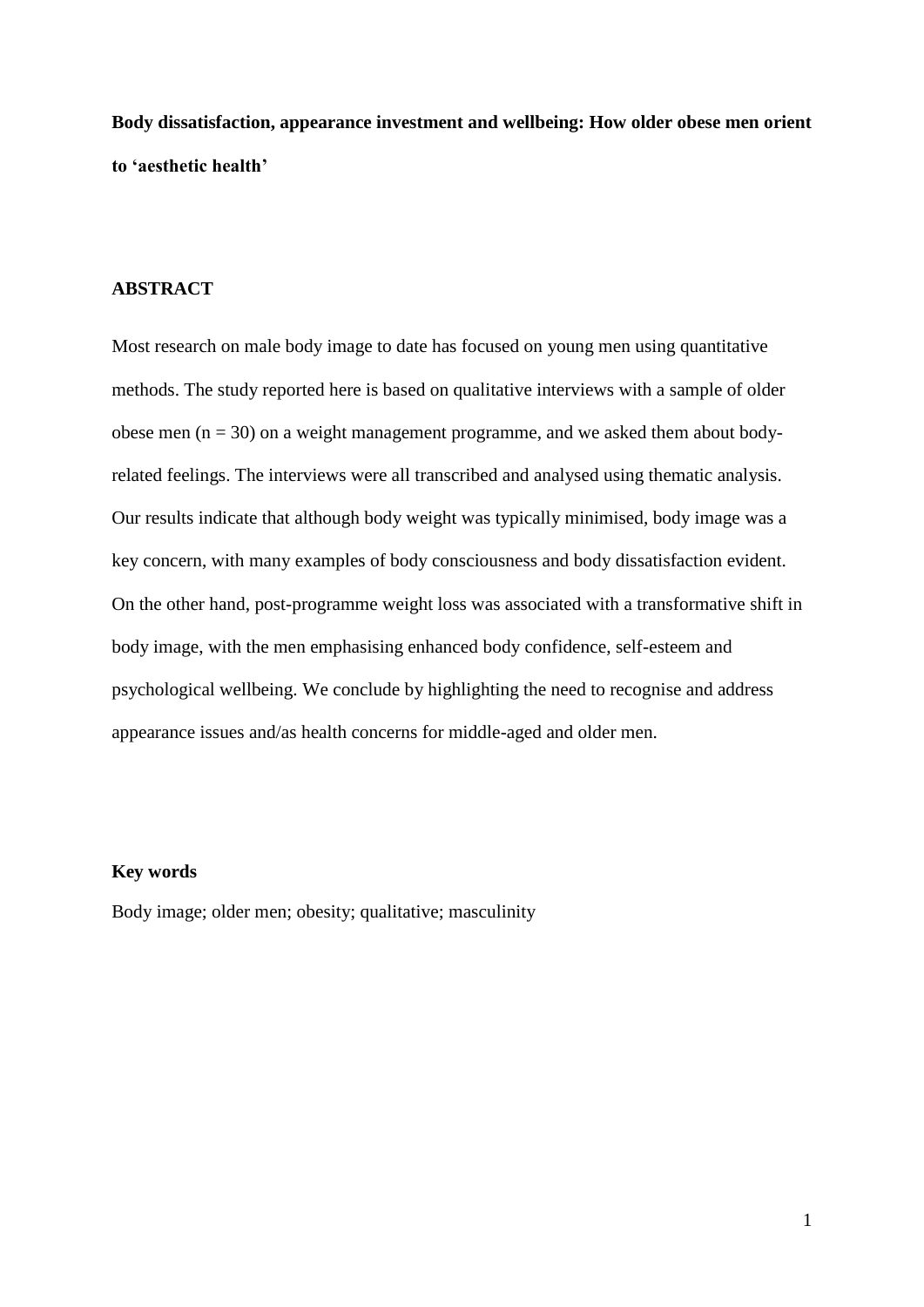# **Body dissatisfaction, appearance investment and wellbeing: How older obese men orient to 'aesthetic health'**

Traditionally, body image has been gendered as a feminised concern (see Bordo, 1993) – men have simply ignored their embodied status or regarded their bodies as machines or tools for getting work done. While these metaphors and images of male embodiment persist to some extent, the contemporary tendency is for the male body to be increasingly constructed as an aesthetic object in mediated locations, from billboards to magazine covers and reality tv programmes (e.g. Bordo, 1999). In particular, a lean but muscular ideal has emerged for younger men, featuring models with smooth, hairless skin and highly toned bodies with very little excess fat (see Labre, 2005; Stibbe, 2004). But what are the body ideals for older men, and how do older men talk about their ageing bodies?

Until relatively recently, research on body image had focused mainly on women, with particular attention to body dissatisfaction and associated practices such as excessive dieting and exercising (Rumsey & Harcourt, 2012). Increasingly, researchers are studying how men relate to their bodies, although much of this work has focused on gay men (e.g. Drummond, 2005), the premise being that gay communities place more emphasis on appearance (Jankowski, Fawkner, Slater & Tiggeman, 2014a). Some research has also focused on younger (heterosexual) men (e.g. Grogan & Richards, 2002), including self-identified 'metrosexuals', invested in male 'grooming' and looking good (Hall, Gough & Seymour-Smith, 2012). Research with older people and body image has tended to focus on (white) women (e.g. Midarsky & Nitzberg, 2008), and although some work has considered body image issues with older men, the results are inconclusive. For example, some studies suggest increasing dissatisfaction with weight (Tiggemann, Martins & Kirkbride., 2007) and muscularity (Jankowski, Diedrichs, Williamson, Christopher & Harcourt, 2014b) as men age, while others cite no changes or fewer body image concerns over the lifespan (e.g. Siegel,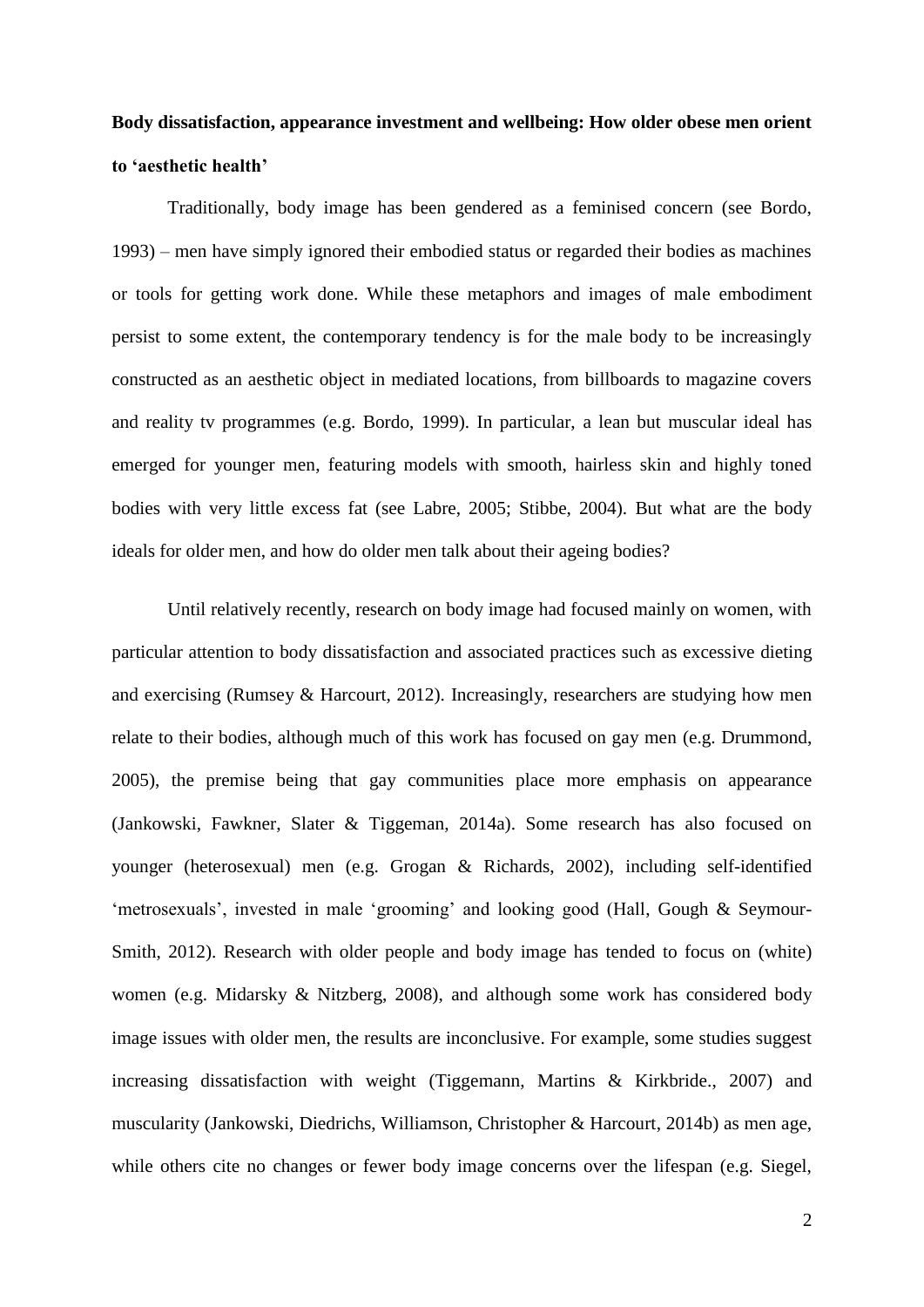2010). The few qualitative studies to date have emphasised men's concerns about physical capacity over appearance (e.g. Drummond, 2003; Ojala, Calasanti, King & Pietila, 2013), as well as the need for individual men and women to negotiate between looking 'ageappropriate' on the one hand while attempting to combat age-related bodily changes on the other (Jankowski et al., 2014b).

Body image studies pertaining to (older) men have not really considered weight gain; we know little about how men experience and account for their overweight bodies. This is a significant omission since male obesity is rising at a higher rate than female obesity, especially for men over the age of 30 (Foresight report, 2007). Conversely, work on (male) obesity has focused largely on health-related issues, such as diet, alcohol consumption and sedentary lifestyles – and risks of developing serious illnesses such as Type 2 diabetes and heart conditions (e.g. Kopelmann, 2007). Or, research has focused on pragmatic concerns, such as diminished functionality relating to everyday activities (see Ojala et al., 2014). The focus on health and fitness is a feature of research and evaluation studies with overweight men who have participated in weight management programmes (e.g. Gray, Hunt, Mutrie et al., 2013). For men who choose to tackle weight problems themselves, there is some evidence that they are concerned with their appearance as well as health and pragmatic issues; for example, in analysing (young) men's accounts on a weight loss discussion forum, Benett & Gough (2013) comment on the importance of photographs and mirror images for temporal and social comparisons, and the dissatisfaction with loose skin post-weight loss. Building on this work, we wanted to further examine body image, body dissatisfaction and appearance practices with older, obese men. Here, we present interview data pertaining to older obese men's accounts of embodiment and identity in the context of weight management – our research participants were largely in their 40s, 50s and 60s, designated as obese, and attending a weight management programme in a midlands city in the UK.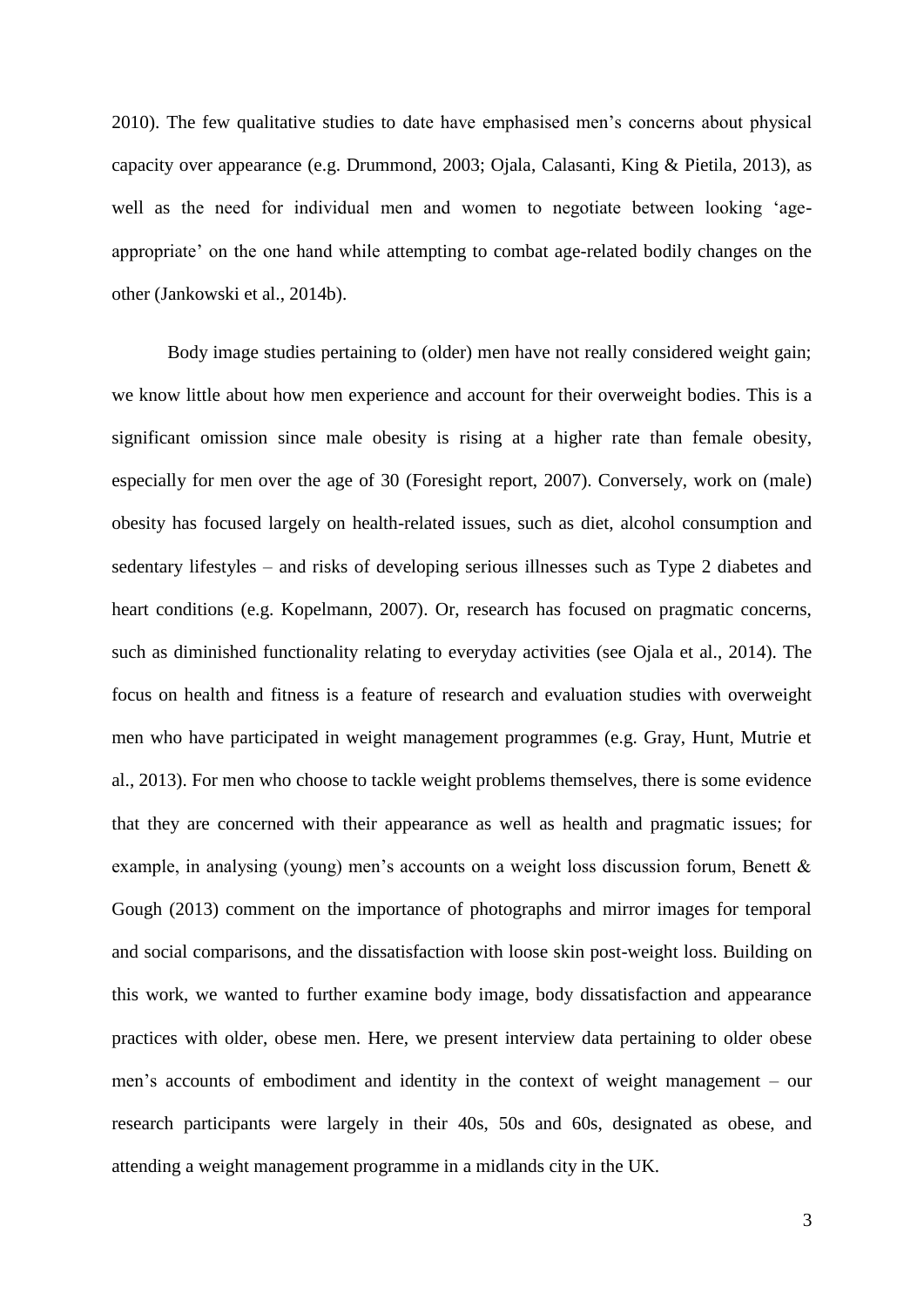The problem of male obesity is compounded by the fact that men, in general, can be reluctant to access available health services (Seymour-Smith, Wetherell & Phoenix., 2002; Robertson, 2003; O'Brien et al., 2005), especially weight loss programmes (both commercial and health service programmes) (Bye, Avery, & Lavin, 2005; Counterweight Project Team, 2008a; Wilkins, 2007). An important factor in men's lack of engagement with weight loss programmes is 'masculinity' – such programmes, and the association with dieting, are perceived as feminised (Gough, 2009a; 2007; Gough & Conner, 2006). For this reason, new 'male-friendly' interventions are emerging in order to capture obese men. For example, the Football Fans in Training Programme (FFIT: Gray, Hunt, Mutrie et al., 2013) has been successful in attracting overweight men and achieving weight loss through a combination of training sessions delivered by football coaches at local stadia, a walking programme and classroom sessions on healthy eating. The men interviewed for our study also participated in physical activity and diet-based education sessions. Unlike previous studies of men on weight management programmes however, our study examined body image issues as well as health and pragmatic aspects.

In light of the contemporary Western emphasis on body projects (Giddens, 1991), and given that overweight and obese individuals are widely criticized in contemporary psychomedical and popular discourse (see Monaghan, 2008), it is likely that men who have signed up for a weight management programme will have to some extent declared their bodies to be problematic. This is not to ignore associations between physical stature and 'hegemonic' notions of masculinity, founded on physical presence and occupying space (e.g. Connell, 1995), for example in American football (Pronger, 1999), hip hop culture (Gross, 2005), and also in gay 'bear' communities where large bodies are eroticised (Gough & Flanders, 2009; Monaghan, 2005a). It would also be naïve to overlook criticisms of the medical evidence linking larger bodies with disease (e.g. Gard & Wright, 2005; Monaghan, 2005b).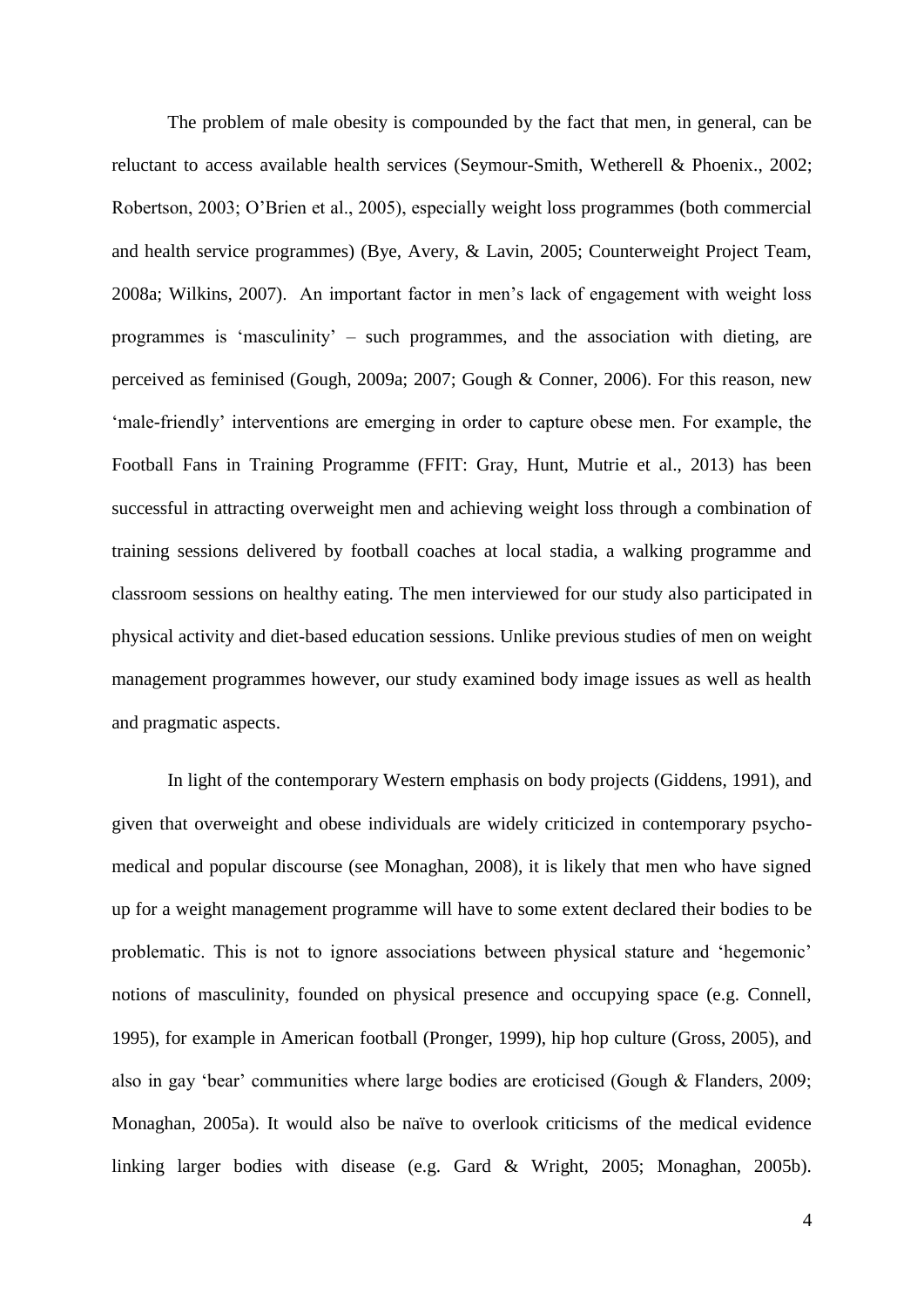Nonetheless, our participants could be said to be involved in a body modification project and likely to be invested to some extent in 'aesthetic health' (Crawshaw, 2007) – invested not only in becoming healthier but also looking healthier. As part of our interview schedule, we explicitly asked the men about their feelings around being overweight/obese – and also how they felt when they had successfully shed some weight as a result of the intervention. Although a very specific sample of older men, we know that many men over the age of 30 begin to put on weight, and that male overweight and obesity in the UK has tripled in the past 18 years (Foresight, 2007; White & Pettifer, 2007). The focus of our analysis then is on the accounts provided by obese older men regarding body image issues – how body conscious are these men before and after losing weight, and what are their specific concerns and practices around their appearance as they age and their weight changes?

There is emerging evidence that older men are using anti-ageing products and services, although again this deployment is rendered in ways which retain certain elements of masculinity and emphasise differences from women e.g. by focusing on bodily performance rather than appearance (see Ojala et al., 2014). Increasing numbers of men are also resorting to aesthetic surgery in order to combat ageing effects (balding, spreading, greying) and represent themselves as more youthful, slim and successful (see Holliday & Cairnie, 2007 ). Indeed, there are also signs that major corporations are encouraging employees to tailor body shapes to company ethos, for example by losing weight or colouring hair to avoid a 'silver ceiling' whereby grey haired and ungroomed men can be perceived as less successful, intelligent and athletic (see Miller, 2005). The boom in sporting competitions for older men (and women) also suggests growing concerns with weight management, body image and overall fitness (see Tulle & Phoenix, 2015).

In light of this aesthetic turn in masculinities, Grogan (2007) notes that men are increasingly sensitive to body image and more susceptible to bodily dissatisfaction, including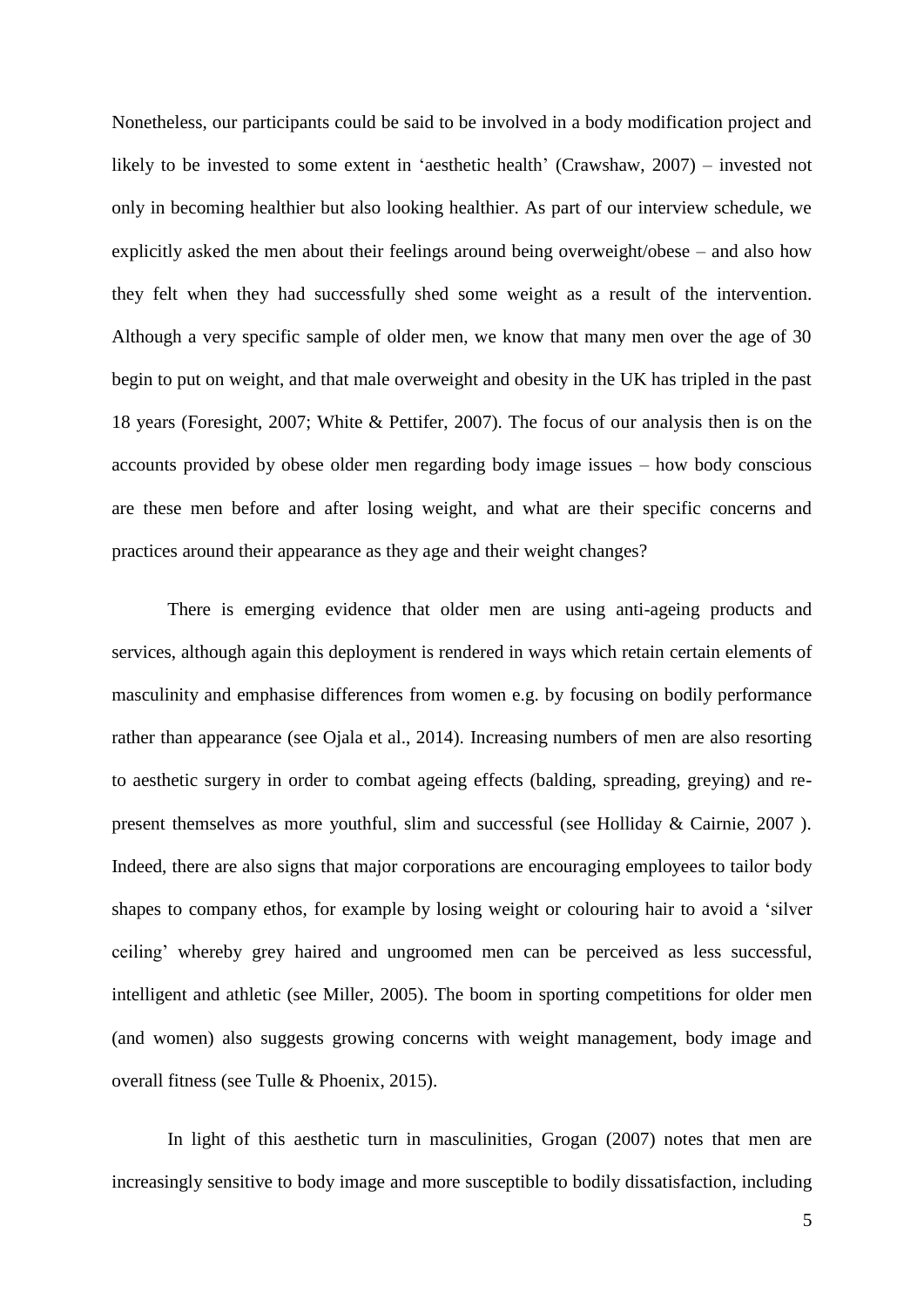issues around being perceived (by self and others) as overweight or obese. Indeed, it is now well established that there are increased body image issues among younger men (Pope Jr, Phillips, & Olivardia, 2000), which can become more pronounced in particular body-exposed environments; for example, in the locker room during school physical education classes (Kehler & Atkinson, 2010). We also know that the use of synthetic substances to enhance muscularity (e.g. synthol) and/or manage weight (e.g. ephedrine) in gym spaces is a growing issue for younger men (see Hall, Grogan & Gough, 2015). To date, however, little attention has been paid to body consciousness and appearance practices in middle aged and older men – men in their 30s, 40s, 50s, and 60s – most of whom are considered overweight or obese (Foresight report, 2007). To address this gap in the literature, we report on our study which explicitly focuses on obese, older men's own accounts of their embodied, overweight selves, with particular attention to self-perceptions of, and emotions concerning, appearance pre- and post-weight loss – rather than the health and functionality issues which have preoccupied most researchers working with obese older men to date.

# **Method**

Given the relative neglect of older men in body image research, we chose to use qualitative research methods, which facilitate the exploration of under-researched phenomena and the generation of constructs which can then be situated with respect to existing theory and examined further. Thematic analysis (TA) was chosen as our methodology because we have used it successfully before in previous work on health and appearance issues – there are now clear guidelines on how to perform TA, which we followed (Braun & Clarke, 2006). TA was developed by psychologists and has been applied to a range of topics, including embodiment, sexuality and appearance (see Braun & Clarke, 2014). There is some flexibility in the specific way in which TA can be taken up, and our approach was both inductive and constructionist. An inductive orientation is participant-centred wherein analysis is driven by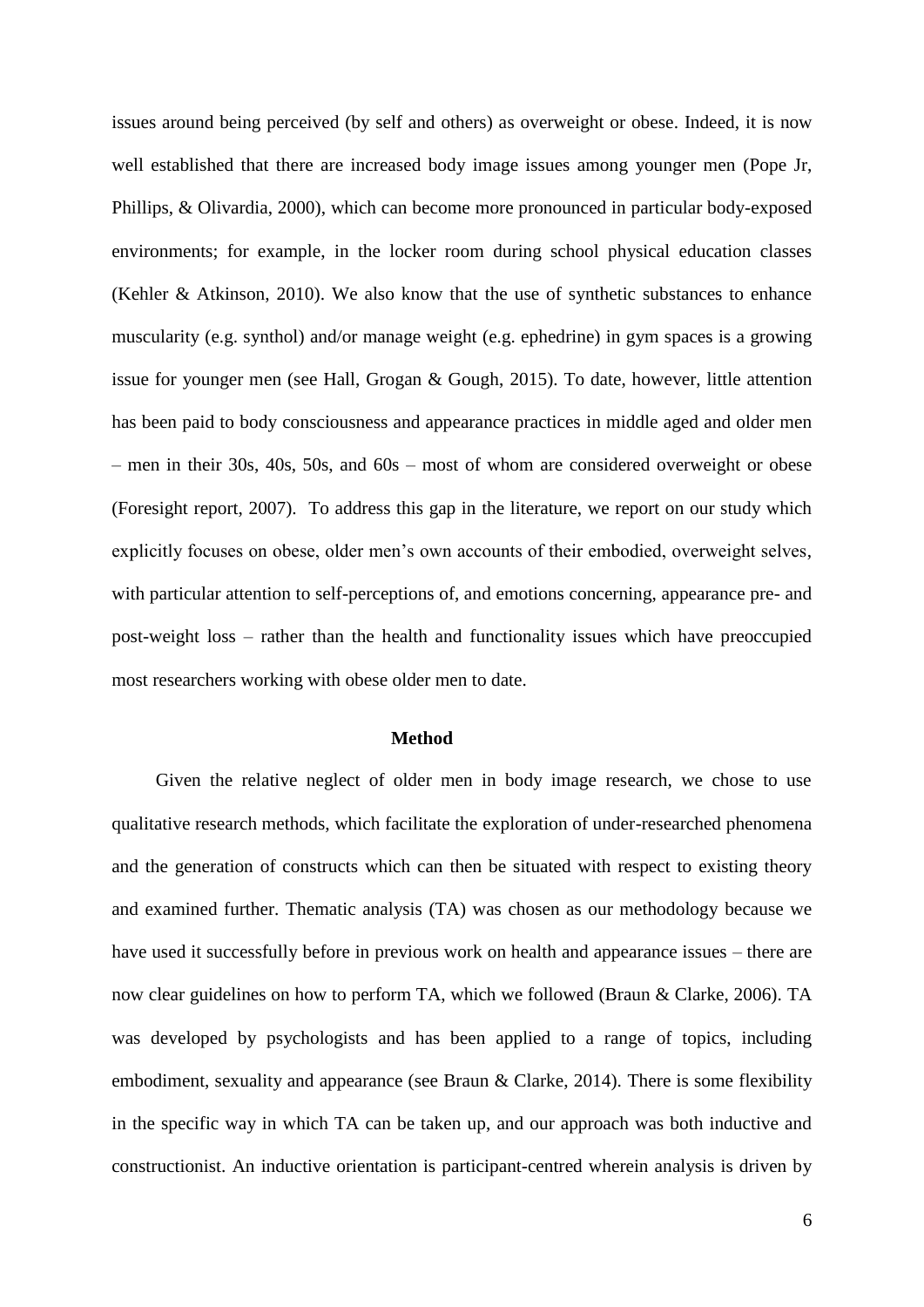the data rather than pre-existing hypotheses or theory  $-$  a 'bottom-up' approach which prioritises the perspectives and language of the research participants rather than the analyst's categories. We were interested in the men's accounts of embodiment while reflecting on their pre- and post-weight loss bodies; our interview questions were open-ended as far as possible to encourage participant disclosure. We were also concerned to capture the form as well as content of the men's talk – how they talked about embodiment as well as what they covered; this focus helps us to situate participant's concerns and self-positioning. In this way our approach is discursively inflected – we consider aspects of language use but without the micro sequential analysis associated with discursive psychology or conversational analysis (see Potter, 1996).

Our project entailed 30 qualitative, semi-structured interviews with obese men, 27 of whom were engaged in a weight management intervention. Qualitative interview-based research is now common in research focusing on health and wellbeing, and is becoming increasingly employed in body image research (see Grogan, 2007). Semi-structured interviews allow participants to influence the format and content of an interview encounter, and once an effective rapport has been established, self-disclosure and rich data often ensue (see Smith, 1995). This flexible, democratic interview approach enabled us to explore body image issues with the men where they felt comfortable and free to talk about their bodies in their own terms. The research project was approved by the relevant University Ethics Committee.

#### **Sample**

In an effort to recruit participants, the researcher/interviewer (CRM) attended multiple sessions at two weight management programmes: an established commercial scheme (Slimming World: SW) and the new, health-service funded 'male-friendly' scheme ('Motivate'). SW is a well known diet-based programme which holds regular group meetings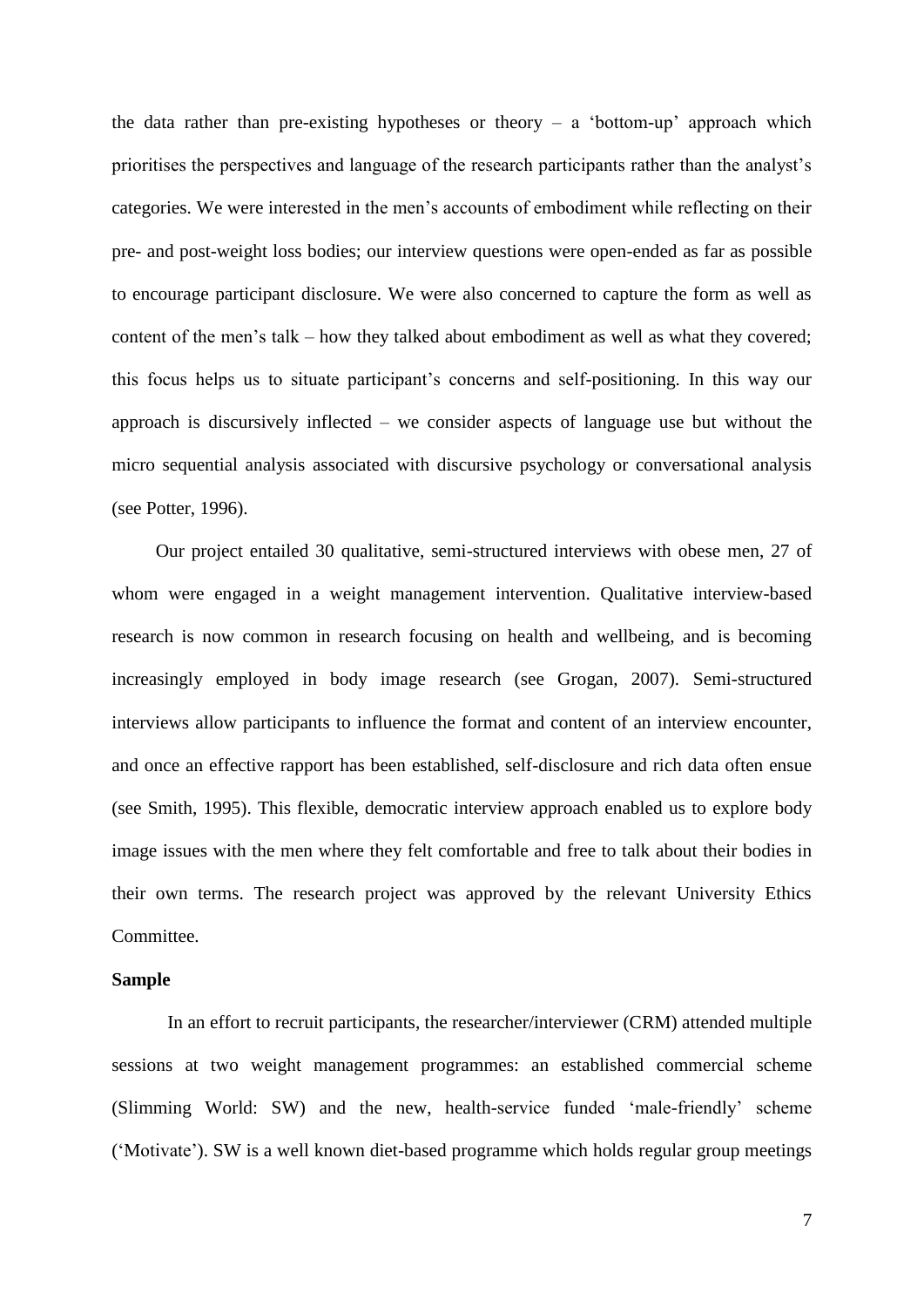with mainly female members. There are no entry criteria regarding weight or Body Mass Index (BMI) for this programme and members are free to attend as many or as few sessions as they like. Motivate was designed to appeal to men and comprised 45 minutes of physical activity as well as a 45 minute classroom based healthy eating session – each week over 12 weeks. The programme targeted men with a BMI  $\geq$  25kg: m<sup>2</sup>.

During the sessions attended, the researcher gave a brief introduction to the project, made himself available for questions and discussion, and provided handouts with further information and contact details. The project was presented as an opportunity for participants to feedback on the programme, and to talk more broadly about their own body practices and stories. Most participants were recruited in this manner, with the remaining ones enlisted through word of mouth and flyer distribution. In the end, 14 men were recruited from the Motivate programme, 10 from Slimming World, three who attended both programmes, and three who attended neither. The age range of the participants was 30-69, with a mean of 52. Despite efforts to recruit men from Black and Ethnic Minority backgrounds, most participants as White British/Irish, with two identifying as Black British and one as Portuguese. Participants came from a range of educational and occupational backgrounds, with approximately 50% engaged in conventionally working class occupations (e.g. builder, taxi driver, porter) and 50% in middle class occupations (e.g. lecturer, civil servant, engineer) . We did not record participant's weight although as stated above the Motivate men had to be classified as obese to qualify for the programme while most of the SW members recognised that they were obese (although they did not use that label).

The interviews mainly took place in participant's homes or in a quiet room at the university, according to their preferences. As mentioned, the interviews incorporated questions about the programme itself, but also explored any body and weight related issues with participants in a broadly chronological way. In other words, the men were asked about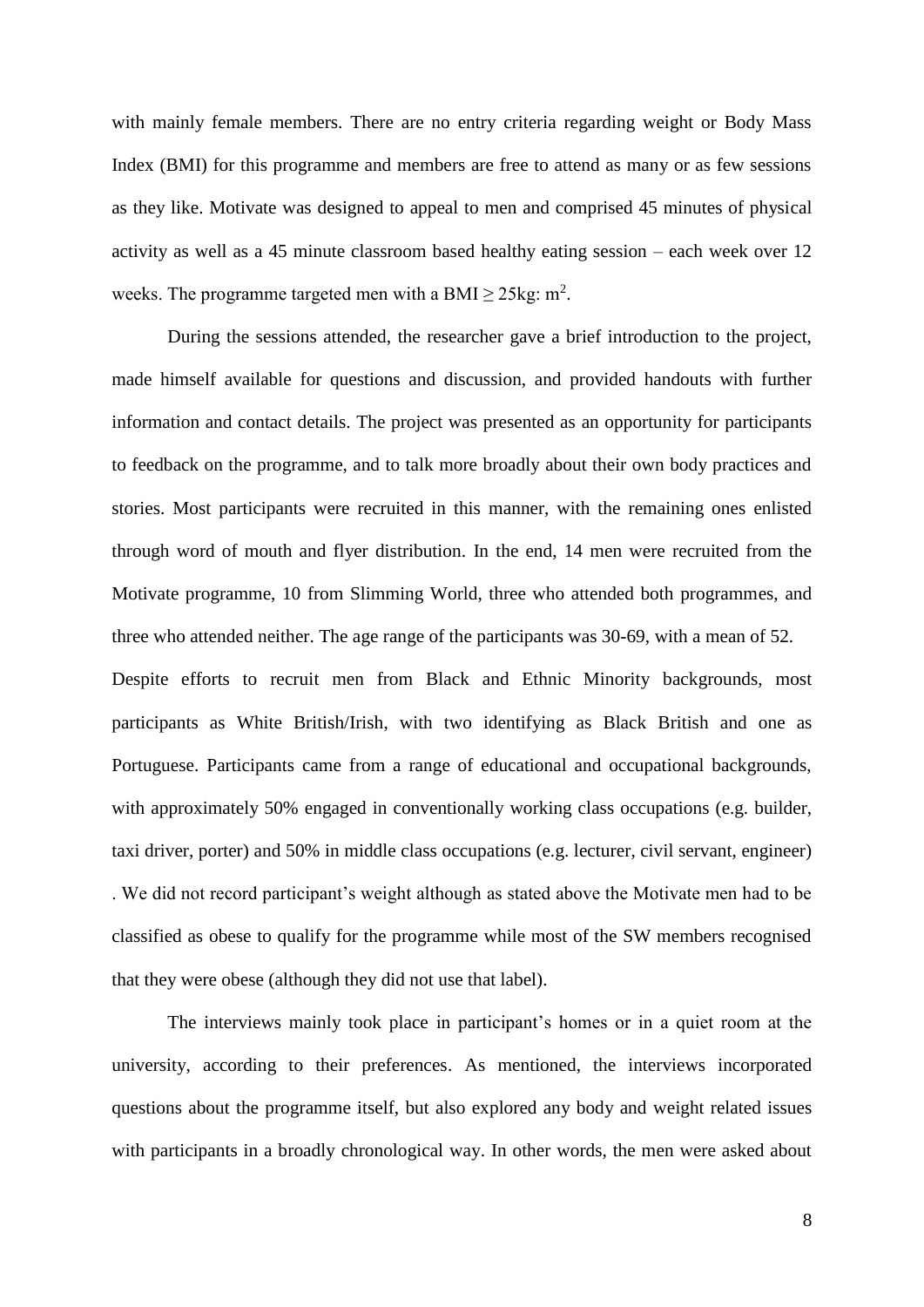when they first became conscious of their body shape and weight, how becoming obese made them feel, what prompted their decision to enrol on the weight management programme, and how they felt about losing weight. At the end of the interviews participants were given the opportunity to ask questions about the study and provided with contact details of local support services as well as the research team. At this point most men commented on how they had enjoyed the interview. The interviews lasted 72 minutes on average (range: 35-127).

All interviews were transcribed and analysed by the project team using thematic analysis (see Braun & Clarke, 2006). We followed a number of steps including: re-reading of dataset, identifying initial themes, developing a theme system, paying attention to how topics (e.g. body dissatisfaction, getting older, losing weight) were constructed. In short, we focused on how the men talked about their bodies at different stages. The analysis was initially conducted by the first author and the first draft was then assessed by two project team colleagues who had access to the dataset – features deemed weak were either dropped or reinforced with more evidence, and the final analysis was agreed following successive discussions.

# **Findings**

While not a major focus of our study initially, we were surprised by the willingness of the men to talk about their appearance and the detail provided in their accounts, hence the focus of this paper on body consciousness. Our analysis suggests that although all men tended to minimise their weight and associated concerns, they also talked a lot about body dissatisfaction made salient by photographs, clothing and comparisons with peers – and how losing weight engendered a significant improvement in body-image and psychological wellbeing. In reflecting on their own size and shape, the participants often made comparisons – with other men (both peers and media figures), but also with themselves at different stages in their embodied biographies. These comparisons engendered discontent when incorporating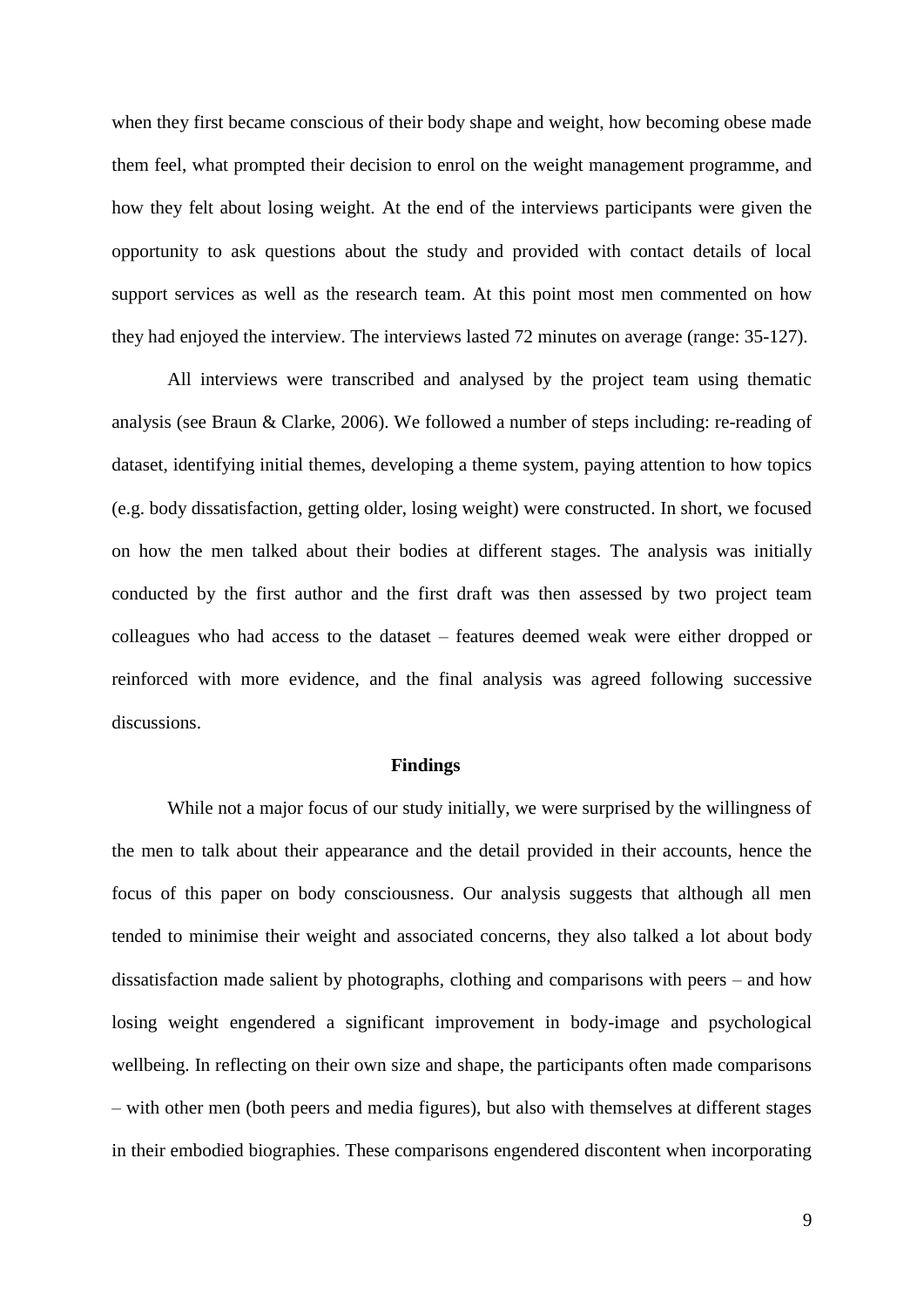slimmer others (including past selves) – but post-weight loss the men clearly enjoyed distinguishing themselves from their pre-weight loss bodies.

## **Bodily minimisation ('I'm not overly overweight')**

While all participants recognised that they had become overweight (they did not use the medical term 'obese'), they nonetheless downplayed their body size when asked to characterise their bodies early in the interview, for example by qualifying their selfassessments with soft, reduced language (underlined):

> I know I'm not overly overweight I think, I think I'm a little overweight...I...I've never been overly concerned...But every now and again you think oh well I need to....pull back a little, I need to you know

[age 56, Motivate; underlining  $=$  emphasis]

This lexicon of minimisation was deployed towards perceived body weight, selfreported concern and any subsequent efforts at weight management. Another form of minimisation involved making a distinction between objective (rejected) and subjective (preferred) weight evaluations:

Int: Okay, what do you consider to be a normal weight?

P I know my ideal weight's about 11 stone but I don't wanna get down to that because I'd be like skin and bones...yeah, my ideal weight for me is probably about 14 stone

[age 34, Motivate; Int = Interviewer;  $P =$ Participant<sub>1</sub>

In this example, from one of our youngest participants, the discrepancy between the

medically recommended weight and the individual's target is a not insubstantial three stone. Our participants generally rejected the weight goals set by health professionals, and medical terms such as obese, with many invoking this image of a skeleton to emphasise what were regarded as unrealistic (and unhealthy) medical norms – a finding echoed by other qualitative studies with overweight and obese men, where masculine status is associated with being big and strong (e.g. Gough & Flanders, 2009). For example, Monaghan's (2008) research with male members of a slimming club highlights widespread rejection of medicalised standards and definitions of embodiment and health (e.g. Body Mass Index), and a celebration of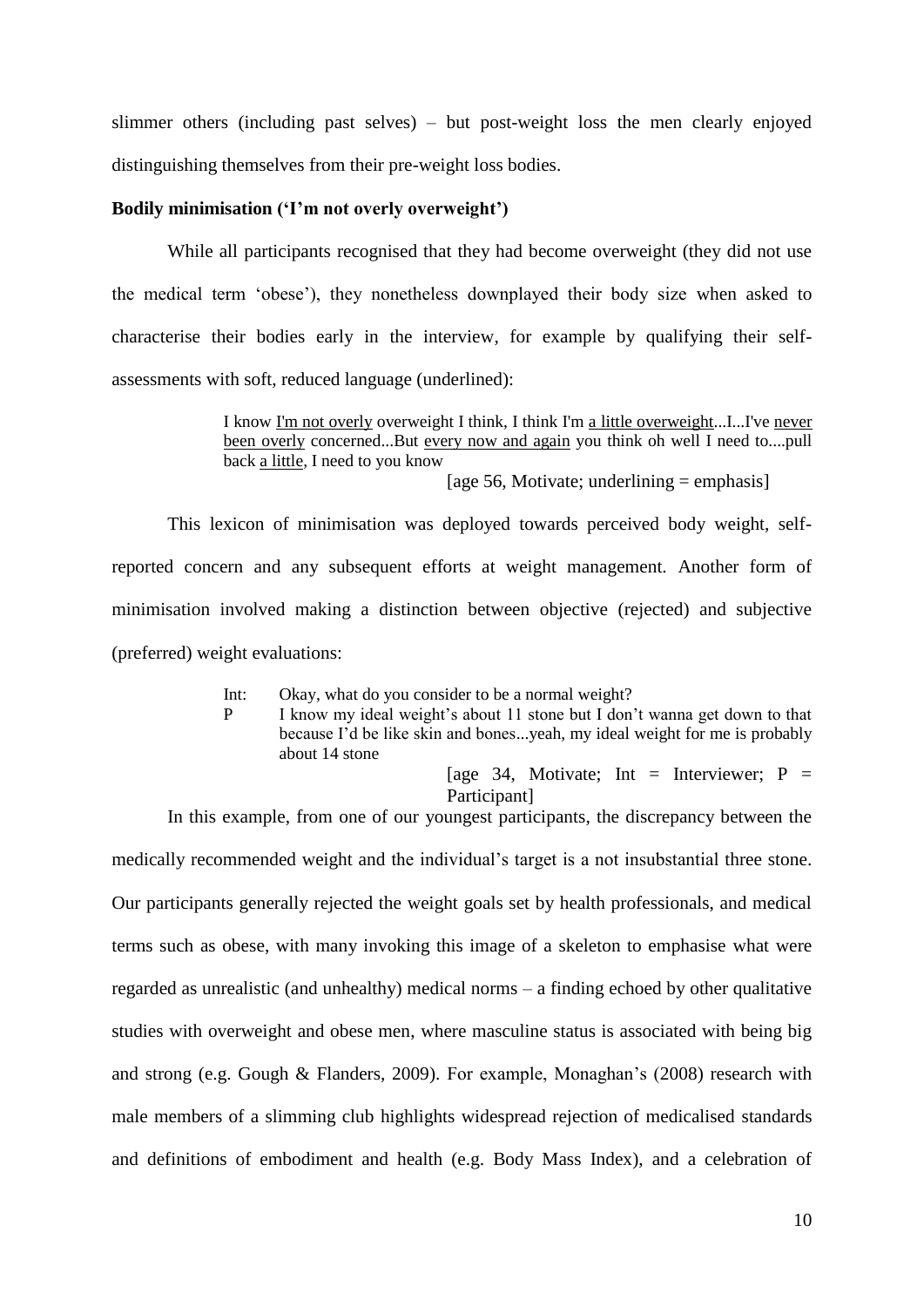'vibrant physicality' as opposed to post-weight loss thinner bodies, construed as extreme and unattractive.

Another strategy adopted by the men was to compare themselves (favourably) with extremely obese others, often located in popular media:

- Int. What did you, how did you think of yourself?
- P Obese, I would consider to be...I mean have you ever watched Biggest Loser? Int. No
- 
- P Biggest Loser, I mean there are some pretty big people on there and I would say they're more obese than I'm, I'm probably more overweight...but there's different, there's different stages of being...big isn't there?...I would probably say I'm probably a bit overweight rather than obese

[age 38, Motivate]

In this quote the participant is referring to a television programme where those featured are presented as 'obese' compared to himself who is merely 'overweight'. His selfassessment is then repaired to 'a bit overweight', minimising his weight further, while the range of people within the 'big' category is emphasised ('there's different stages of being...'). In the few instances when participants do apply the term obese to themselves, they still create some distance between themselves and larger others:

> Although I consider myself obese, I've not really felt that I'd class myself necessarily with those people that, perhaps the stories in the media concentrate on people who are more...morbidly obese I think they described as being 30, 40 stone......people who can't get into aeroplane and sit on their sit, people who have to knock the walls down in their houses and lift them out to get them in an ambulance and all that sort of thing [age 48, Motivate]

Here the focus is on 'those people' featured in media stories who are pathologised as extreme - unable to fit into designated seats and who require extraordinary interventions in order to move them from their homes. Implicitly, the participant positions himself as unproblematic, even normative, in relation to these 'morbidly obese' others.

Sometimes our participants opted to compare themselves favourably with peers on the basis of lifestyle and health rather than body weight:

> I don't drink a great excessively, I don't smoke...so yes I'm overweight, yes I'm unfit yes I eat crap, but compared to friends who smoke and drink on a regular basis who are thin…I'm actually fitter than they are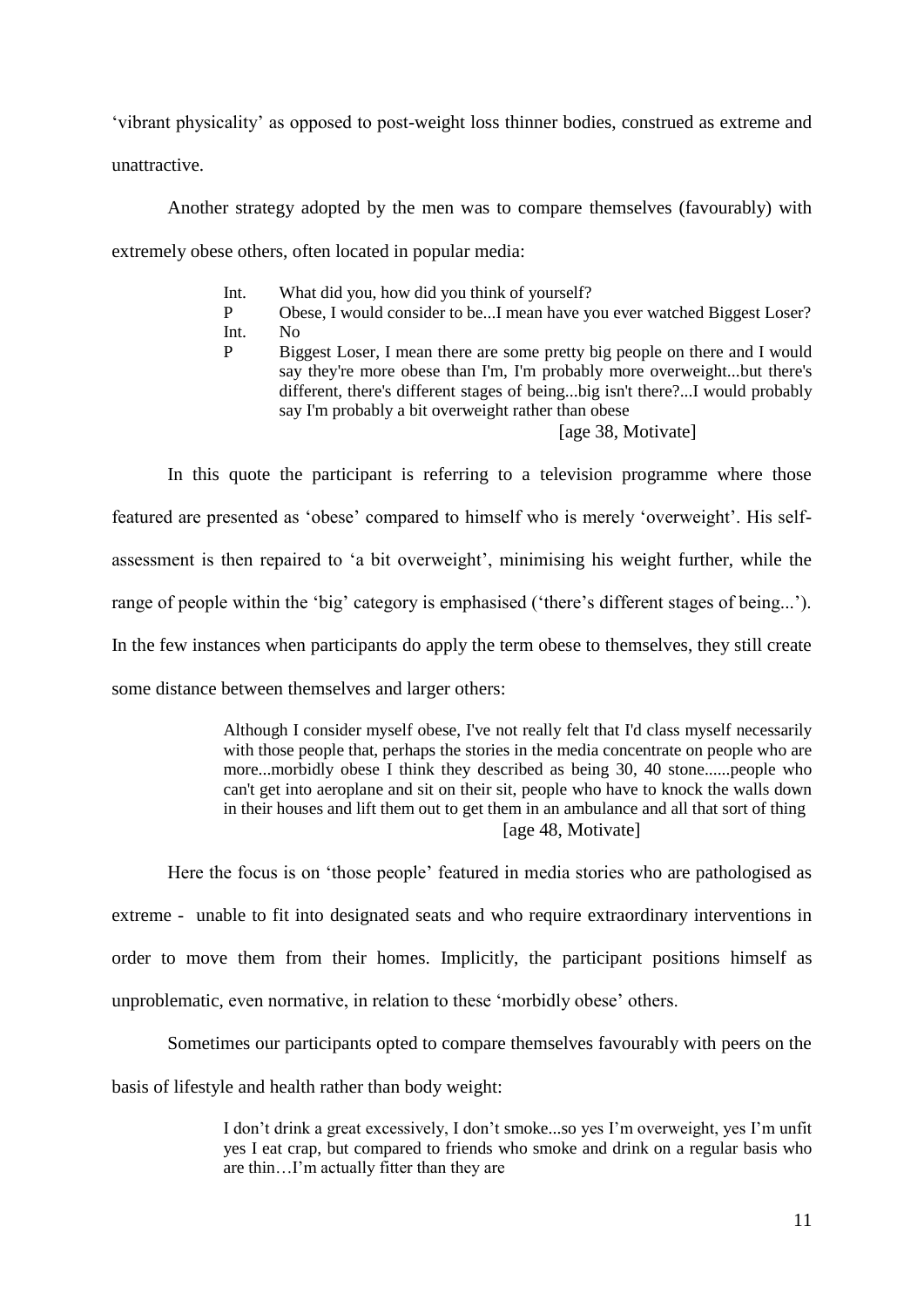#### [age 45, no programme]

The message from this participant is that health or fitness cannot be read from body shape/ weight alone – one can be regarded as obese while maintaining a healthy lifestyle while thin others may well pursue various 'unhealthy' practices, a view that has received some support from some critical work on the obesity epidemic (Gard & Wright, 2005; Monaghan, 2005b). Nonetheless, despite playing down their own weight and associated health issues, all participants also reported dissatisfaction with their overweight bodies in various ways, as we now highlight.

# **Body dissatisfaction**

The men drew on conflicting and contradictory accounts of their bodies, on the one hand downplaying their weight and associated health problems (as above), while on the other lamenting their current body state. As much as body size, shape and weight were minimised, so too were they emphasised (underlined):

> I mean I do put a lot [ache and pains] down to my weight you know I mean I really do, I'm very conscious of my weight, hate it, I'm not one of these happy fat blokes I really am not...absolutely not

> > [age 63, Motivate]

Just as a repertoire of terms was deployed to minimise weight (see above), here we encounter a series of extreme case formulations (highlighted) which serve to underline the case being made (see Pomerantz, 1986). In this extract from a 63 year old man acute body consciousness is registered, accompanied by a strong emotional category ('hate'), and we found many examples of such emotional language:

- P ...the self-disgust goes with it and that winds things down
- Int. Self-disgust, what do you mean?
- P Well the...looking at pictures of myself over the last 10 years or so as opposed to in other earlier times during the megafit time

[age 63, Motivate]

Here another 63 year old participant refers to self-disgust in relation to his body size, which has increased significantly from an earlier period when he was fitter. This emotional response is prompted by viewing photographs depicting himself over recent years – visual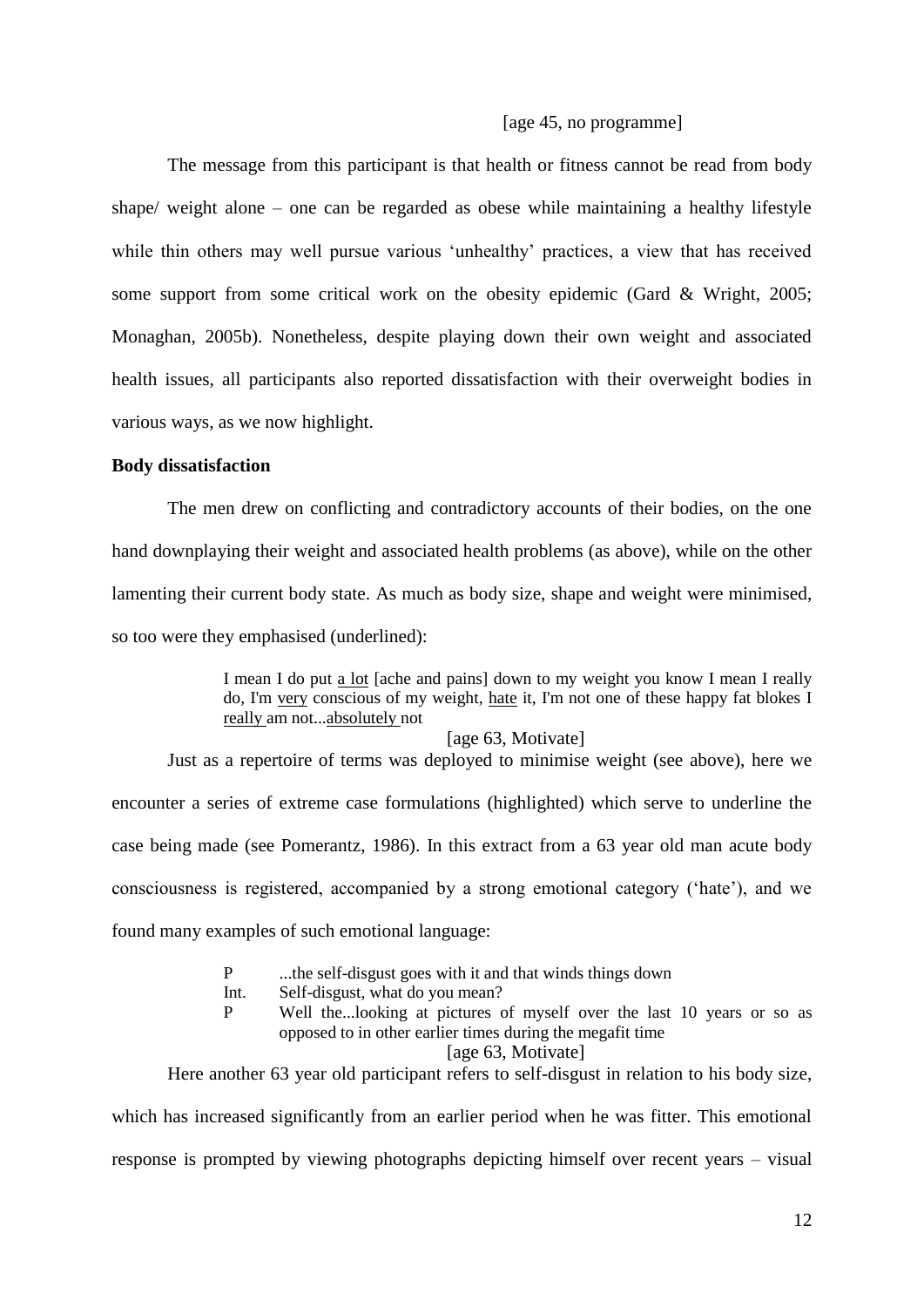evidence of his body inflation. In fact, our participants often cited self-relevant images when

talking about their weight:

Because I think they've [family members] seen photos when I was holiday last year and I looked...well I don't think I look fat but when I look back say four years before that I think 'Gordon Bennett I'm massive!'

[age 47, Motivate]

Again we see comparisons over time based on photographs, although in this case the

perceived weight gain is managed with humour – a strategy often used by men unhappy with their body weight, and by men generally when negotiating vulnerability (see Bennet & Gough, 2012; Seymour-Smith, 2013). Apart from photographs, participants also frequently

referenced mirrored reflections of themselves in their body talk:

I hate it, hate it with a vengeance and I won't lie, I look in the mirror everyday, have done for years and seen me get, obviously we've gone from that...to that...and that's slowly going back down again and even though I'm losing the weight, even though I lost the weight, there's times when I can...like the other day I was sat there and thinking, I'm sure I'm putting the fucking weight back on you know and then you walk out there and go and somebody ain't seen you for a week says 'are you losing more weight'...you know, so it can play with your mind as well

[age 47, Motivate]

In this extract consulting the mirror image is a daily ritual and informs his self-

assessments (negative and positive) and comparisons over time. The difficulty and struggle entailed in weight management is also conveyed here, with fluctuating weight and psychological impact underlined. As well as temporal comparisons, the participants also employed social comparisons which served to highlight their inflated body size and prompt action:

> A friend of mine who's recently retired was a lorry driver for 40 odd years and he was sat down and he's on about losing weight and I looked at him and I'm not being rude - he'd got bigger boobs than bloomin Jordan [UK glamour model], you know, it was sat there this big gut as if he's got twins, and I thought 'bloody hell, I'm catching you up for a start' and then I got up in the morning, went past the mirror I, mean I sleep in the nude right, so I jumped out of bed, got this bloody great mirror and I thought 'bloody hell…this is a state this is, you've got to do something about it' cos you don't need scales...all you need to do is look in the mirror, and if you can say to yourself you look drop dead gorgeous…I've got lumps and bumps everywhere and I thought 'this has got, something's got to happen here'

> > [age 52, Motivate]

In this example an overweight friend interested in losing weight acts as a prompt for

self-evaluation and then action. Given that social comparisons are also used to minimise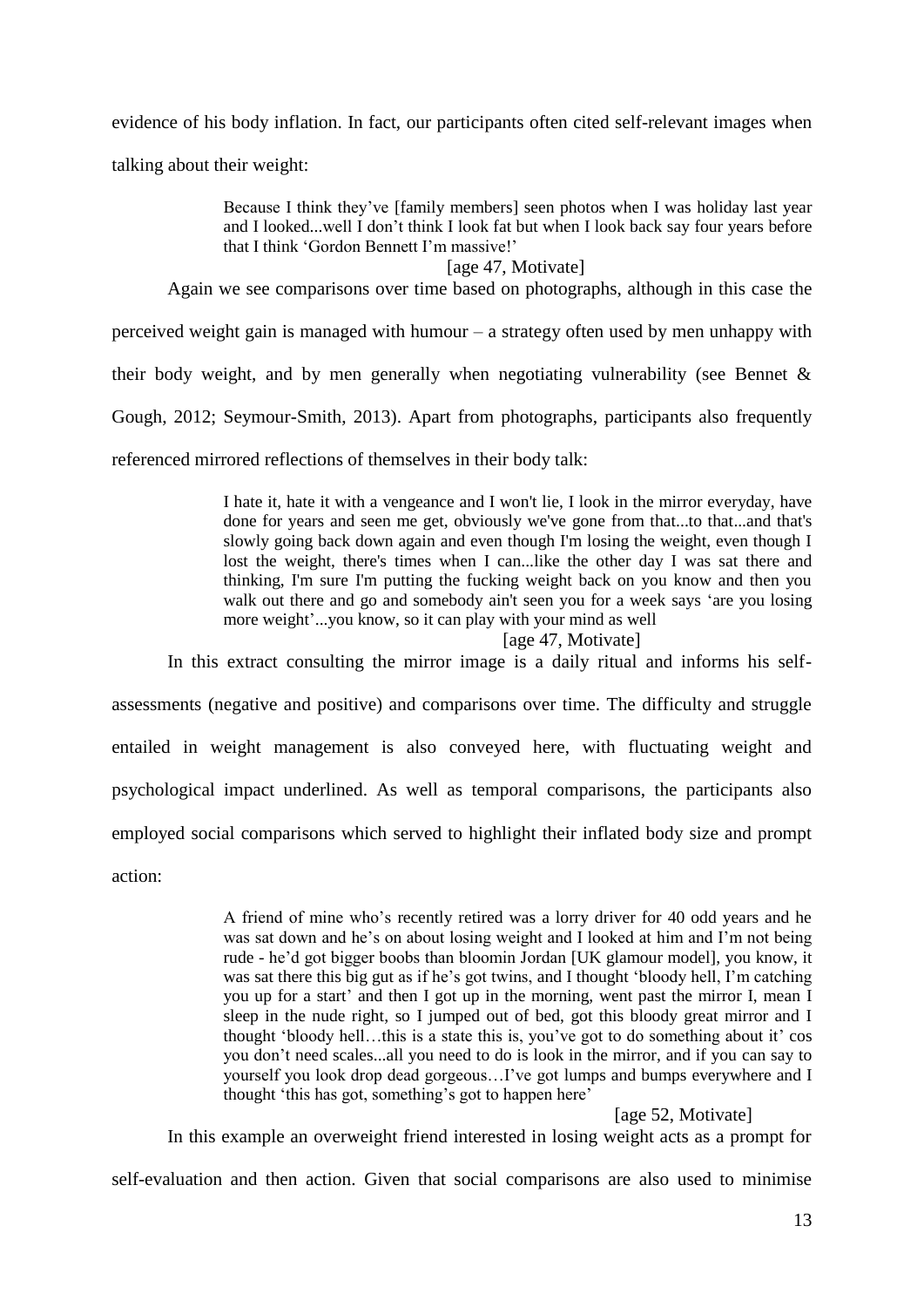one's body size (see above), we can appreciate that talk about (stigmatised) bodies can be complex, fluid and context-bound. In general, social comparisons which resulted in negative body assessments occurred when talking about the decision to address the problem mid-way through the interviews. Humour is used to describe his friend's body size and also his own 'lumps and bumps'. The mirror image is again cited, with the visual prioritised over weight measurement as an indicator of a problematic body ('you don't need scales') and an incitement to do something about it.

As well as through visual reflections and social comparisons, body dissatisfaction was also registered in relation to clothes:

> I've definitely got some negative things, particularly before I started this, there was one where I was sat on the bus one night and a button popped off my shirt, and I thought 'this is getting crazy', and it was really definitely time to do something [age 48, Motivate]

In this example, a specific clothing-related event is invoked as a barometer of (intolerable) weight issues, an epiphany that moved this man towards the new weight management programme. In other cases men lamented a wardrobe restricted by their body size:

> You know, I hate the lovely clothes I have in there and I can't wear [age 63, Motivate]

I'm getting there now...I just wanted to get it down, so I could start buying football shirts that fit me for a start (laughs)

[age 47, Motivate & SW]

It is interesting to note that older men display an interest in their appearance and that

losing weight may in part be motivated by a desire to wear better clothes. In fact, a key sign

of successful weight loss related to fitting into new and old clothes, as we now demonstrate.

# **Appearance-related transformations**

When the men reflected on their weight loss following participation in a weight management intervention, benefits cited included health (e.g. breathing easier) and pragmatic (e.g. able to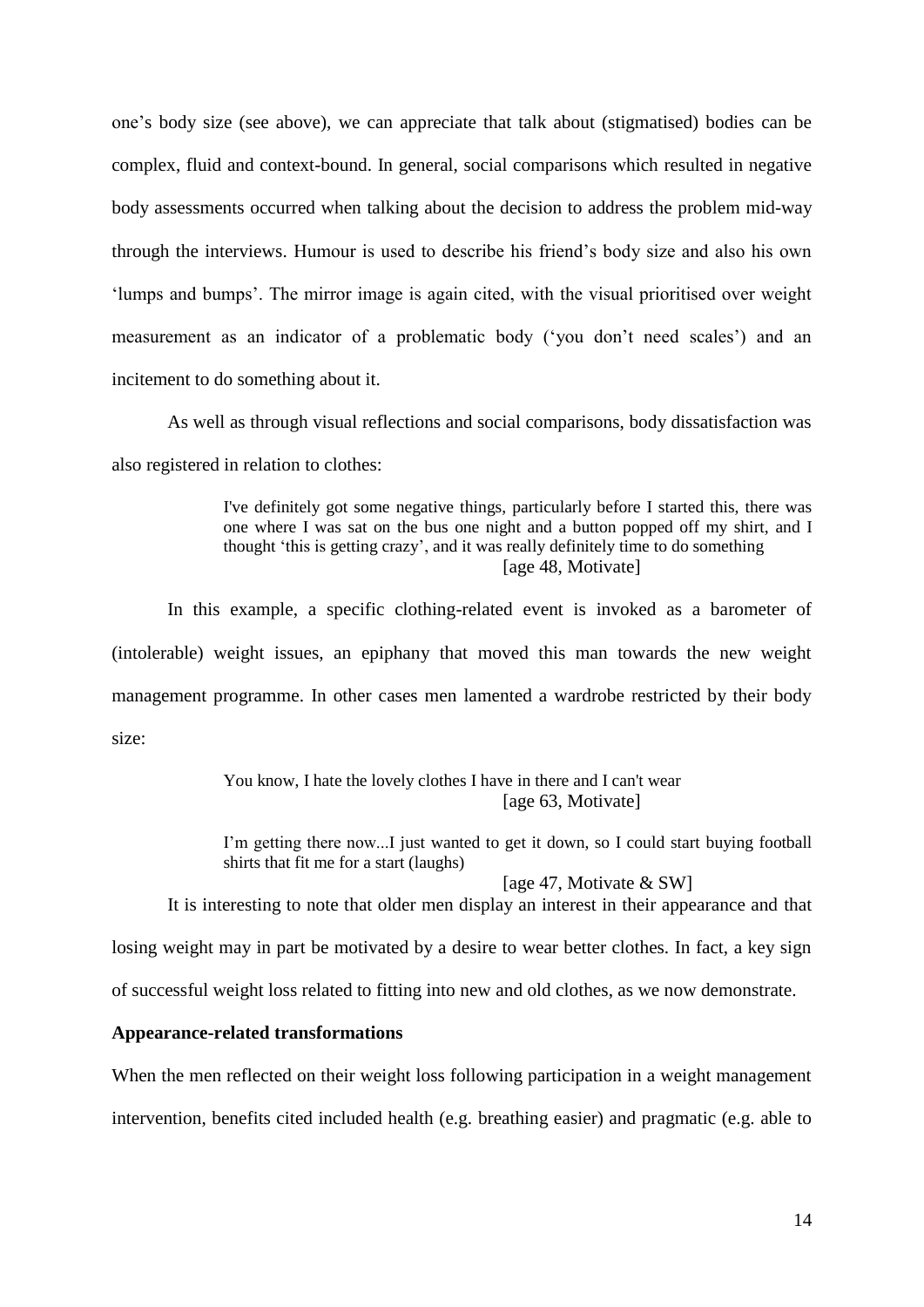tie shoelaces) gains, but appearance enhancement was also a key positive reported by the

men, a cause for celebration:

...actually losing some weight has been good for me, 'cos I have lost some weight it's been great obviously 'cos I wouldn't be taken back [on the programme], but losing the weight has been great, I've noticed my belt goes up a couple of notches and clothes are fitting better that's brilliant

[age 30, Motivate]

There were many references in the interviews to tightening belts and better fitting

clothes post weight loss. Even modest weight loss was linked to body image improvements:

I think it's very important... it's good for my, my self esteem (laughs) although as I said I don't think I was overly overweight...you know, I mean I've be boasting that I've been pulling my belt one notch (Int. (laughs)) more since I've started so it kinda gives you that look and every morning I'm getting dressed, I look in the mirror and I don't want to see no flab...you know I'm not happy...seeing it and I feel like my underwear sits properly now...I don't have to climb a little ridge so it, it must make some subliminal impact on me

# [age 56, Motivate]

Again we see the relevance of the mirror image and the belt notch, here linked to

bodily satisfaction and raised self-esteem. It is interesting to note the importance of private

self-appreciation (underwear assessment) as much as public validation of a reduced body.

This personal approval of a less heavy body is validated with reference to waist reduction and

ability to fit into smaller clothes sizes:

| $\mathbf{P}$                 | When I get out the shower and I stand in the bedroom getting dryand I                                                                                                                                                                                                                               |
|------------------------------|-----------------------------------------------------------------------------------------------------------------------------------------------------------------------------------------------------------------------------------------------------------------------------------------------------|
|                              | happen to catch a glance of myself in the mirror 'ah not bad thatit's alright                                                                                                                                                                                                                       |
|                              | now that's going down that, it's shrinkingit's going', which is brilliant                                                                                                                                                                                                                           |
| $\mathbf{T} \sim \mathbf{A}$ | A $\approx$ 3 $\pm$ $\sim$ $\pm$ $\sim$ $\sim$ $\pm$ $\pm$ $\sim$ $\sim$ $\sim$ $\pm$ $\sim$ $\pm$ $\sim$ $\pm$ $\sim$ $\pm$ $\sim$ $\pm$ $\sim$ $\pm$ $\sim$ $\pm$ $\sim$ $\pm$ $\sim$ $\pm$ $\sim$ $\pm$ $\sim$ $\pm$ $\sim$ $\pm$ $\sim$ $\pm$ $\sim$ $\pm$ $\sim$ $\pm$ $\sim$ $\pm$ $\sim$ $\$ |

- Int. And it feels good to (P: yeah) to do that?
- P It does yeah, oh yeah, it does... I've gone down from a 38 to a 34 waist. The wife bought me a pair of trousers about two years ago, I've not had 'em on until before Christmas
- Int It's like getting a whole new wardrobe all over again
- P 34s and a 34 small…not a large 34, they are a tight 34…and I put 'em on and I fastened 'em up dead easy, and I were like, 'bloody hell, yeah, they're alright'...which is a good feeling

# [age 55, SW]

The 'shrinking' body is associated with 'feeling good'. The importance of greater

choice is also emphasised by some of the men in relation to the wardrobe:

P For a start I can actually wear clothes that I want to buy, not what I'm forced to buy if you know what I mean…so I can go out and buy something like an Adidas tee-shirt now 'cos I know I can fit into it…whereas before I'd have to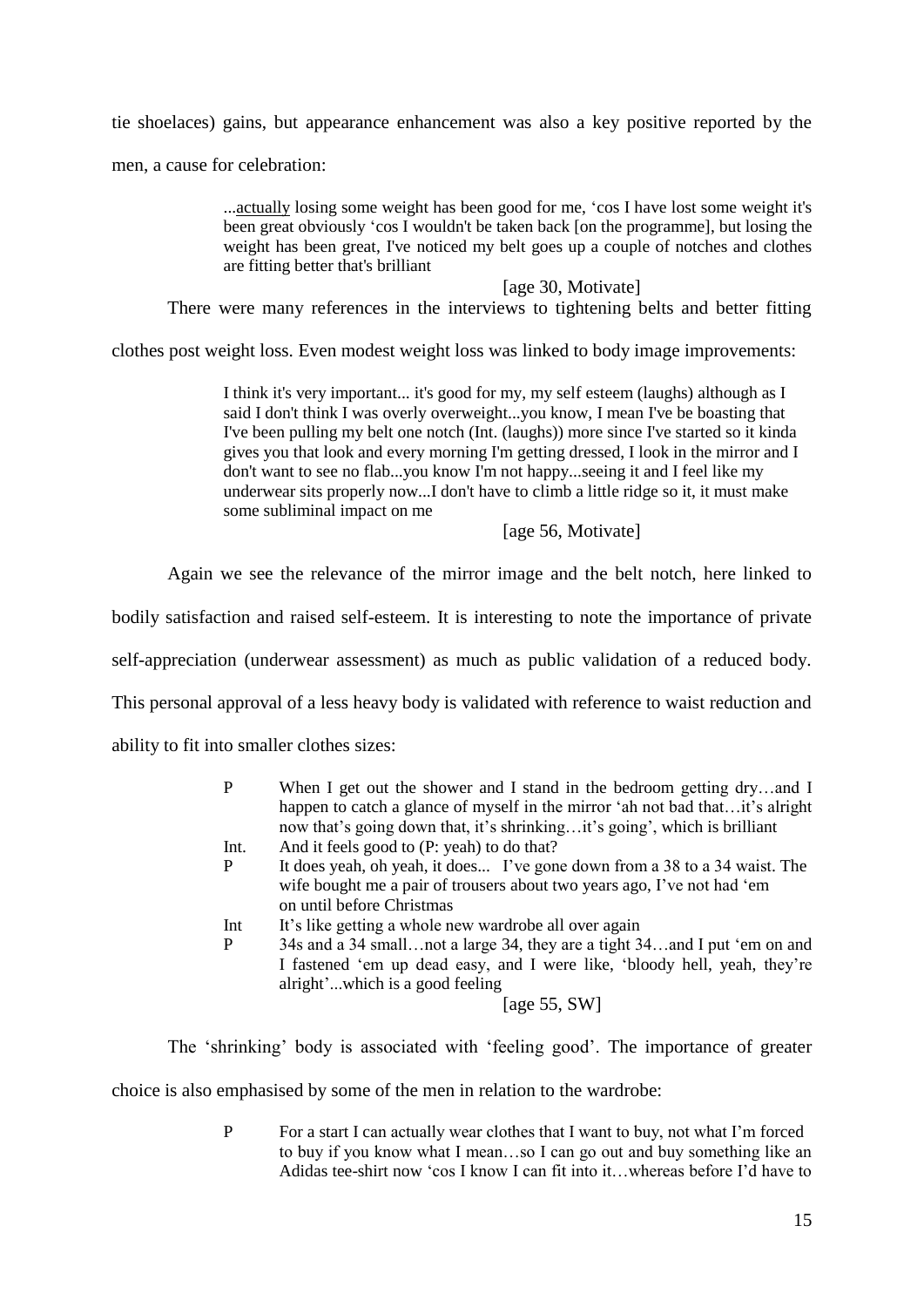buy certain other brands…'cos it was a bigger brand and it fitted better…so I can now think yeah, I can start wearing clothes I want to wear instead of having to wear clothes what I've got to wear because they don't do them in my size

[age 47, Motivate & SW] Weight loss thus grants larger men greater opportunities to purchase desired clothing items which their previous bulk denied them. In sum, our data show that older men attend to and value their bodily appearance, viewing images of themselves as both catalysts for change (before intervention) and as evidence of success (post-intervention). The ability to wear better outfits of their own choosing was also emphasised for body confidence.

# **Discussion**

Our analysis of obese older men's accounts of their pre- and post-intervention bodies highlights that body consciousness and body dissatisfaction are issues for this group, despite subjective assessments which minimise their body weight and associated problems. We also noted that visual representations and social and temporal comparisons are variously invoked to build accounts of body-selves, both despairing and celebratory. The importance of choosing and wearing better (fitting) clothes was also emphasised post weight-loss as participants and satisfaction with appearance explicitly linked to transformed self-image. The study extends current knowledge by showing how deeply (some) older men care about their appearance – beyond physical capacity and age-related embodied constraints (see Drummond, 2003; Ojala et al., 2013).

Our study contributes to the literature by researching a much under-researched group – older, larger men – in the context of body image literature. Furthermore, we show that the men we spoke to were motivated to lose weight not only for medical and practical reasons, but importantly also to improve their body confidence, or 'aesthetic health' (Crawshaw, 2007). Our data suggest that although a certain level of (subjectively determined) overweight is tolerable, perhaps linked to traditional notions of masculinity founded on physical stature (see Monaghan, 2008), certain appearance-related events and stimuli (e.g. shirt button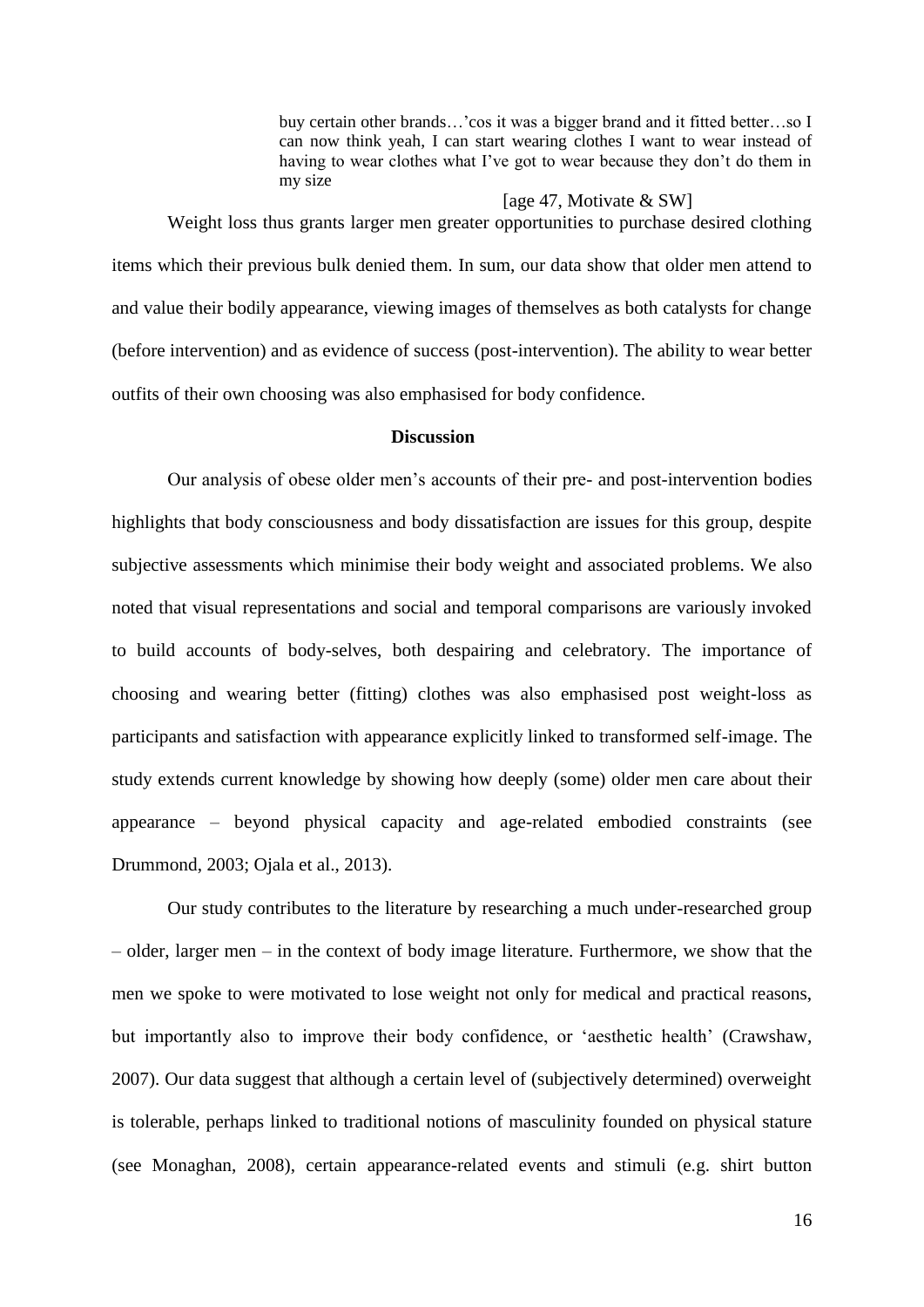popping; photographs and mirror reflections) often prompt a more negative bodily assessment and decision to act.

Our analysis builds on previous work by highlighting that body image concerns are salient for older, overweight men – not just young heterosexual and gay men – indicating that older, greying, spreading and balding men are reconfiguring their masculinities in order to accommodate contemporary appearance-related expectations and pressures. Dropping a jean size, critical assessments of mirror images and photographs, and comparisons with peers are all practices typically associated with women, dieting and body dissatisfaction (Bordo, 1993) yet here they are reproduced by our older male participants, often with a touch of emotion, suggesting a 'softening' of masculinity which has previously been shown within younger men (see Anderson, 2013). But as their concern to minimise their size and set their own weight targets indicates, the men negotiate a moderate pathway through body perception, weight management and masculine identity – they don't want to be too thin because this would represent loss (in aesthetic, health, and gender terms). As well as professing balance and moderation, vulnerability and identity are managed through humour and self-deprecation - a coping strategy often encountered in situations where main are navigating something painful and distressing, such as weight (see Bennet & Gough, 2012) and illness (Seymour-Smith, 2013).

Our interview method yielded rich data but we must be wary of some of the criticisms associated with qualitative interviews. For example, although semi-structured interviews are designed to promote participant's voices and concerns, the risk is that in practice the researcher's agenda dominates – both during the interview session itself and afterwards during transcription and analysis (see Potter & Hepburn, 2005). We did take measures to minimise this problem, however: the interview schedule was piloted, and we paused to consider the first few transcripts before proceeding, checking to see if our questions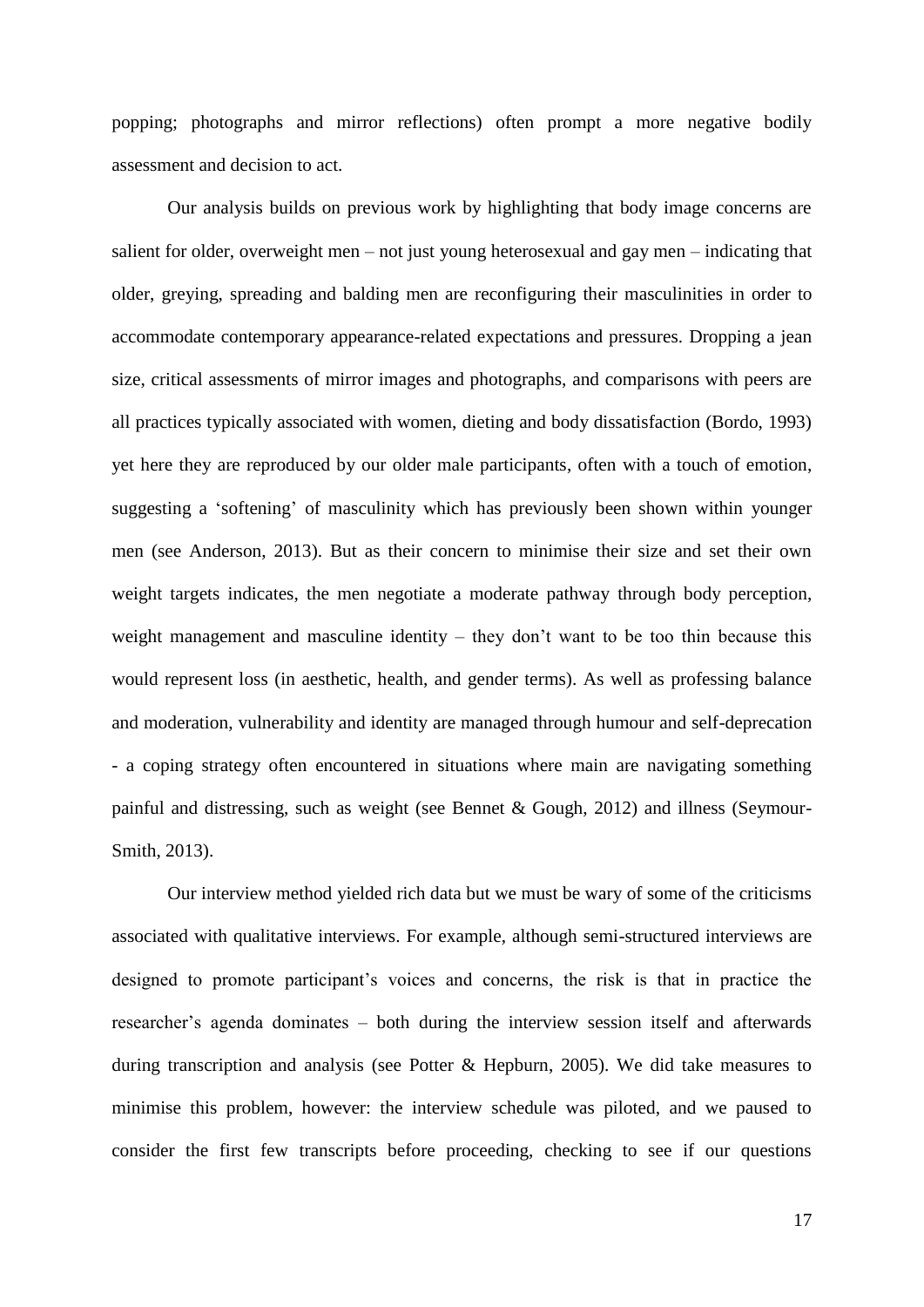encouraged participants to talk about their bodies in their terms. Similarly, with our analysis: we all analysed the transcripts independently in advance of a series of meetings to discuss and agree the key themes, a triangulation process that proved very rewarding and effective (Flick, 1992). Regarding the sample, it is regrettable that we failed to recruit men from ethnic minorities, something we would seek to remedy in future with the help of community partners. Given that are age range was large (30-69), it would be fruitful to focus down on narrower age bands – the experiences and accounts of men in their 60s is likely to differ from that of men in their 30s at a very different stage in life.

Our study focused on a particular sample of overweight, older men, and although overweight and obesity is growing for men over 30 (White & Pettifer, 2007), there is much more scope to conduct body image research with other groups of older men not engaged in weight management, including retired men (see Ojala et al., 2013), men from different ethnic groups (see Jankowski et al., 2014b), active and sedentary men, and disabled men. Research could also focus on particular body-relevant issues, practices and investments, such as hair loss/colour, height, muscularity, body art, piercings, clothing, physical activity, and grooming. Research methods might extend the interview approach to include visual materials, such as photo-elicitation and video-diaries, given that our participants frequently invoked visual images as they talked about their bodies. It would also be interesting to consider relevant online data, such as discussion forums where older men shared stories and advice about appearance, embodiment and identities – without the presence of a researcher (see Bennett & Gough, 2012). In addition, researchers might usefully examine prominent media representations of older male bodies, including advertising of appearance-related products and services, and guage men's responses to these to assess their influence and relevance. There is some work on the appeal of cosmetic surgery to some older men (Holliday & Carnie, 2007), but much more work is required e.g. on the issues and procedures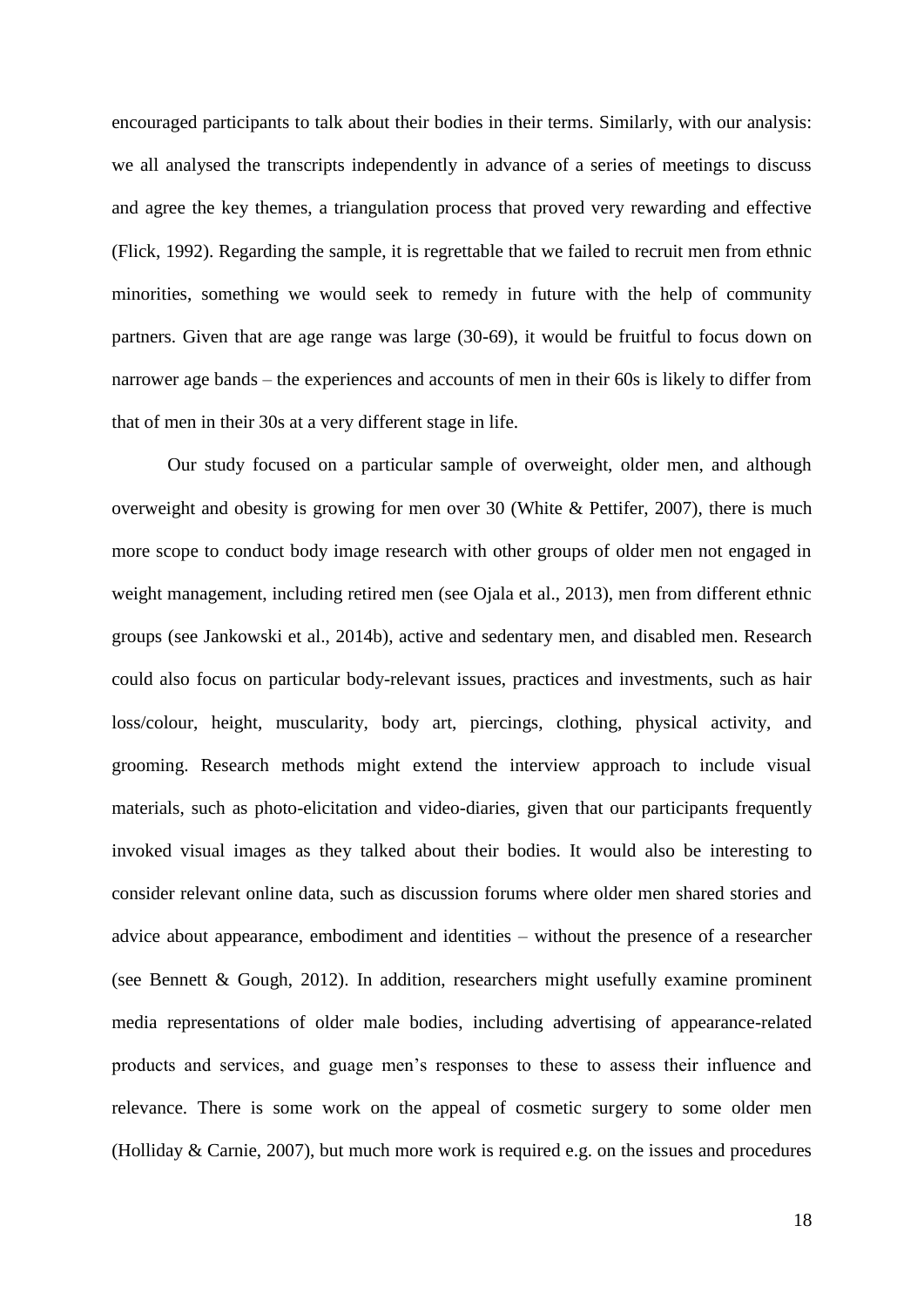prioritised by older compared to younger men. It is unlikely that most older men will be preoccupied with muscularity (none of our participants mentioned this issue), although for growing numbers of older men staying fit and healthy is a concern, and we are seeing some interesting research with older men in gym settings (Sparkes, 2015) and in competitive ('Masters') sport contexts (see Tulle & Phoenix, 2015). Again, it would be interesting to contrast older men's concerns with those of younger men in diverse sport and physical activity contexts. In short, given that older men in this and other studies talk about appearance-related practices and concerns beyond physical functionality and pragmatic embodiment (Drummond, 2003; Ojala et al., 2013), there, there is much more scope to investigate body image issues in diverse groups of older men.

# **References**

- Anderson, E. (2013). *21st Century Jocks: Sporting Men and Contemporary Heterosexuality*. Basingstoke: Palgrave-McMillian.
- Bennet, E. & Gough, B. (2013). In Pursuit of Leanness: Constructing bodies and masculinities online within a men's weight management forum. *Health*, 17, 284-99.
- Bordo, S. (1999). *The Male Body: A New Look at Men in Public and in Private* (1st ed.). New York: Farrar, Straus & Giroux Inc.
- Bordo, S. (1993). *Unbearable Weight: Feminism, Western Culture, and the Body.* Berkeley, CA: University of California Press.
- Braun, V., & Clarke, V. (2013). *Successful Qualitative Research: A practical guide for beginners.* London: Sage.
- Braun, V. & Clarke, V. (2006). Using thematic analysis in psychology. *Qualitative Research in Psychology,* 3, 77-101.
- Connell, R. W. (1995). *Masculinities*. Cambridge: Polity.

Crawshaw, P. (2007). Governing the healthy male citizen: Men, masculinity, and popular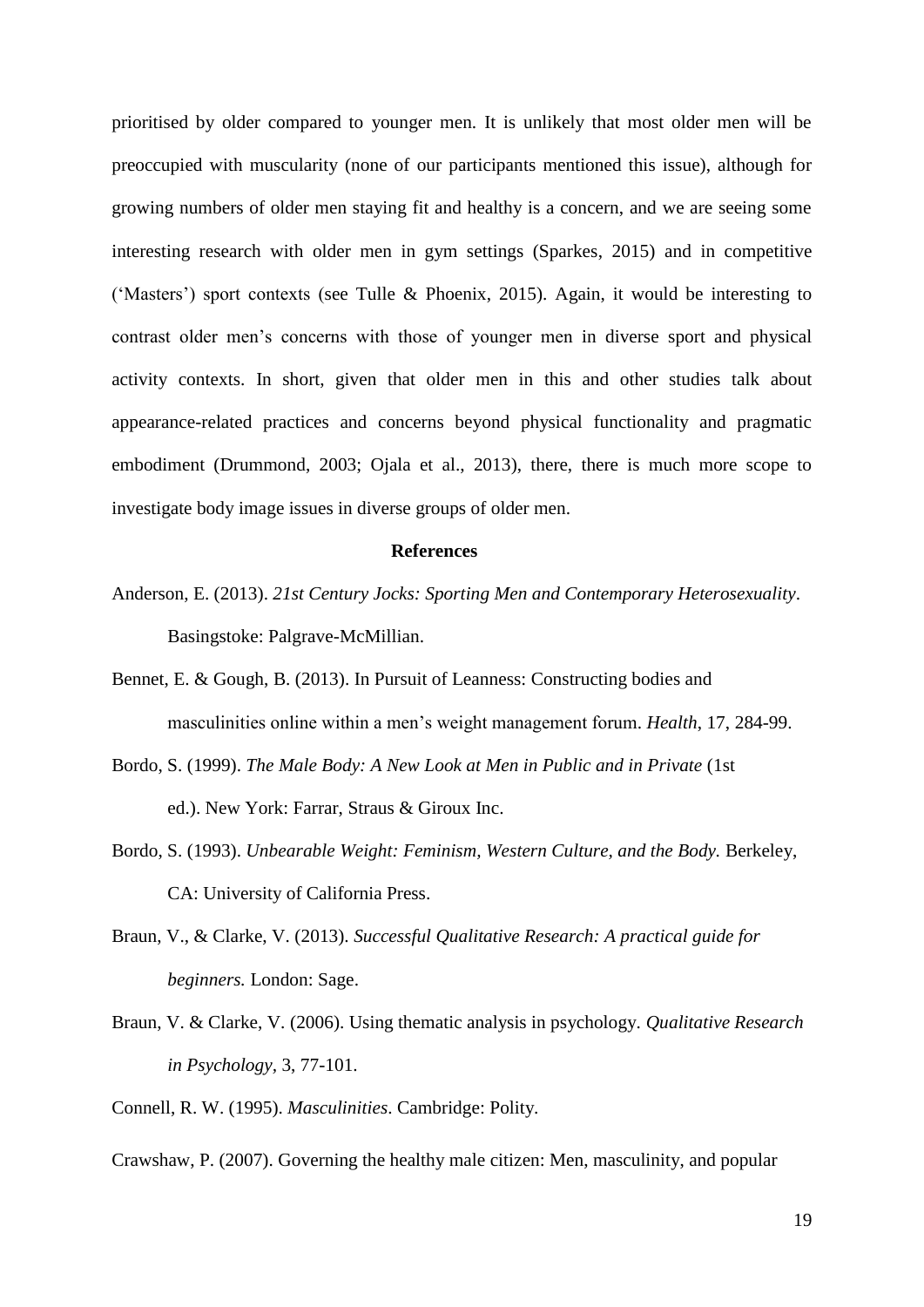health in *Men's Health* magazine. *Social Science & Medicine,* 65, 1606-18.

- Drummond, M.J.N. (2005). Men's bodies: Listening to the voices of young gay men. *Men And Masculinities,* 7, 270-290.
- Drummond, M. (2003). Retired men, retired bodies. *International Journal of Men's Health,* 2, 183–199.
- Flick, U. (1992) Triangulation Revisited: Strategy of Validation or Alternative?, *Journal for The Theory of Social Behaviour*, 22, 175–197.
- Foresight (2007). *The Foresight report, Tackling Obesities: Future Choices - Modelling Future Trends in Obesity and the Impact on Health*. London: Department for Innovation, Universities & Skills.
- Gard, M. & Wright, J. (2005). *The Obesity Epidemic: Science, Morality & Ideology*. London: Routledge.
- Giddens, A. (1991). *Modernity and Self-Identity: Self and Society in the Late Modern Age*. Cambridge: Polity Press.
- Gough, B. & Flanders, G. (2009). Celebrating 'Obese' Bodies: Gay 'Bears' Talk about Weight, Body Image and Health. *International Journal of Men's Health,* 8, 235-253.
- Gray CM, Hunt K, Mutrie N, Anderson A, Leishman J, Dalgarno L, Wyke S. (2013) Football fans in training: the development and optimization of an intervention delivered through professional sports clubs to help men lose weight, become more active and adopt healthier eating habits. *BMC Public Health*, 13, 232.
- Grogan, S. (2008). *Body Image: Understanding Body Dissatisfaction in Men, Women, and Children*. London: Routledge.
- Grogan, S., & Richards, H. (2002). Body image: Focus groups with boys and men. *Men and Masculinities,* 4, 219-232.

Gross, J. (2005). Phat. In D. Kulick, and A. Meneley (Eds.), *Fat: The anthropology of an*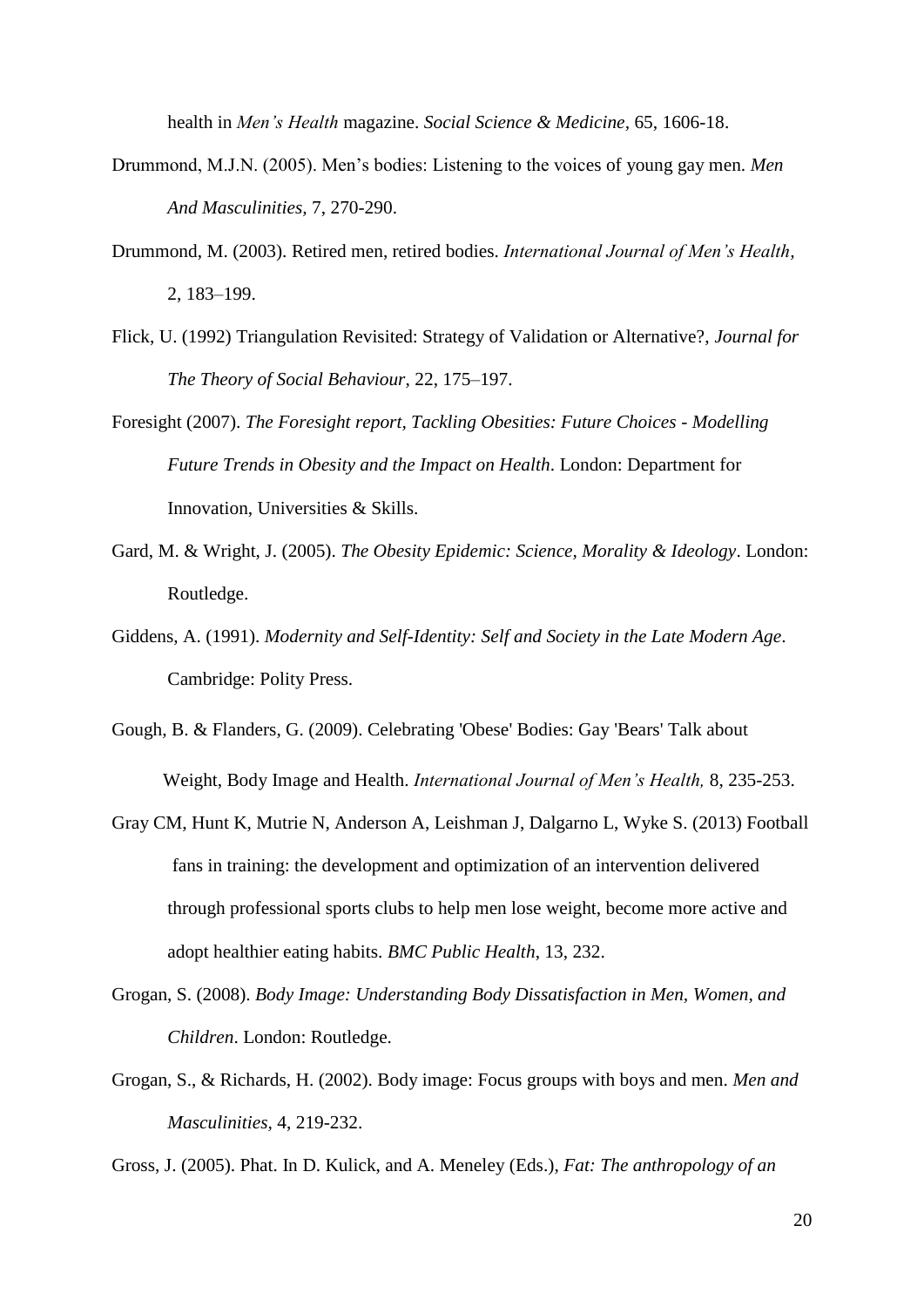*obsession* (63-76)*.* New York: Penguin

- Hall, M., Gough, B., & Seymour-Smith, S. (2012). On-line constructions of metrosexuality and masculinities: A membership categorisation analysis. *Gender & Language*, 6, 379-403.
- Hall, M., Grogan, S. & Gough, B. (2015). "It is safe to use if you are healthy": A discursive analysis of men's online accounts of ephedrine use, *Psychology & Health,*  30, 770-782.
- Holliday, R. & Carnie, A. (2007). Man-made plastic: investigating men's consumption of aesthetic surgery. *Journal of Consumer Culture*, 7, 57-78.
- Jankowski, G. S., Fawkner, H., Slater, A., & Tiggemann, M. (2014a). "Appearance potent"? Are gay men's magazines more 'appearance potent' than straight men's magazines in the UK? *Body Image*, 11, 474–481.
- Jankowski, G., Diedrichs, P., Williamson, H., Christopher, G., and Harcourt, D. (2014b). Looking age appropriate while growing old gracefully: A qualitative study of ageing and body image among older adults. *Journal of Health Psychology*, DOI: 10.1177/1359105314531468.
- Kehler, M., & Atkinson, M. (2010). *Boys' bodies: Speaking the unspoken*. New York: Peter Lang Publishing.
- Labre, M.P. (2005). Burn fat, build muscle: a content analysis of men's health and men's fitness. *International Journal of Men's Health,* 4, 187-200.
- Monaghan, L.F. (2008). *Men and the War on Obesity: A Sociological Study*. Oxon and New York: Routledge.
- Monaghan, L. (2005a). Big handsome men, "bear"s and others: Virtual constructions of 'fat male embodiment'. *Body & Society,* 11, 81-111.

Monaghan, L. (2005b). Discussion piece: A critical take on the obesity debate. *Social Theory*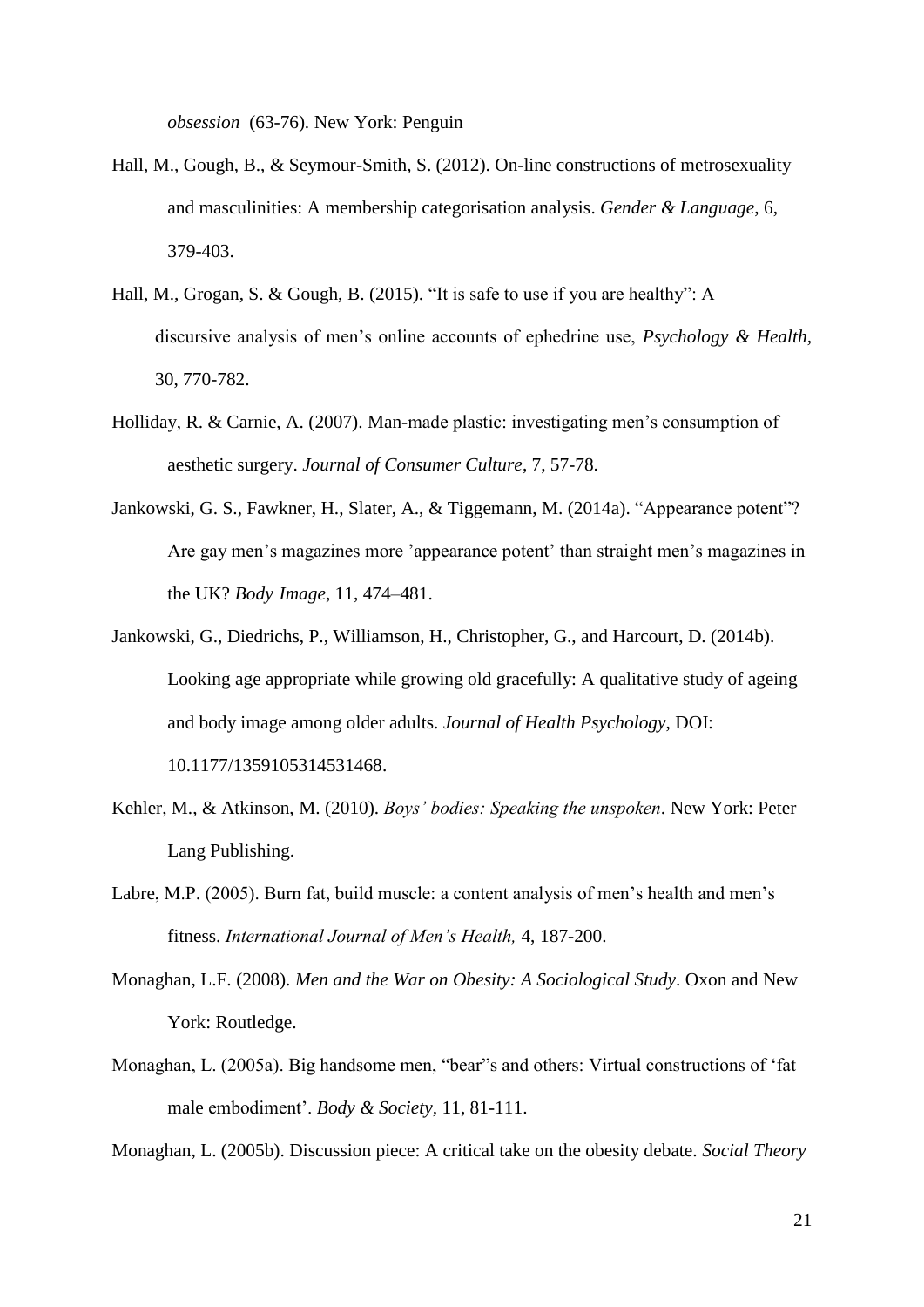*& Health*, *3*, 302-314.

- Midlarsky, E. & Nitzburg, G. (2008). Eating disorders in middle-aged women. *Journal of General Psychology,* 135, 393–408.
- Miller, T. (2005). A metrosexual eye on queer guy. *GLQ: A Journal of Lesbian and Gay Studies*, 11, 112-17.
- Ojala, H., Calasanti, T., King, N. & Pietila, I. (2014). Natural(ly) men: masculinity and gendered anti- ageing practices in Finland and the USA. *Ageing & Society*, DOI[:](http://dx.doi.org/10.1017/S0144686X14001196) <http://dx.doi.org/10.1017/S0144686X14001196>
- Pomerantz, A. (1986). Extreme case formulations: A way of legitimizing claims. *Human Studies*, *9*, 219-229.
- Pope, H.G., Phillips, K.A., & Olivardia, R. (2000). Body image perception among men in three countries. *American Journal of Psychiatry,* 157, 1297-1301.
- Potter, J. (1996). *Representing Reality: Discourse, rhetoric and social construction*. London: Sage.
- Potter, J. and Hepburn, A. (2005) Qualitative interviews in psychology: problems and possibilities, *Qualitative Research in Psychology*, 2: 38–55.
- Pronger, B. (1999). Outta my endzone: Sport and the territorial anus. *Journal of Sport and Social Issues,* 23, 373-89.
- Rumsey, N., & Harcourt, D. (2012). (Eds.). *The Oxford Handbook of the Psychology of Appearance*. Oxford: Oxford University Press.
- Seymour-Smith, S. (2013). A reconsideration of the gendered mechanisms of support in online interactions about testicular implants: a discursive approach. *Health Psychology,* 32, 91-99.
- Seymour-Smith, S., Wetherell, M. & Phoenix, A. (2002). 'My wife ordered me to come!': a discursive analysis of doctors' and nurses' accounts of men's use of general